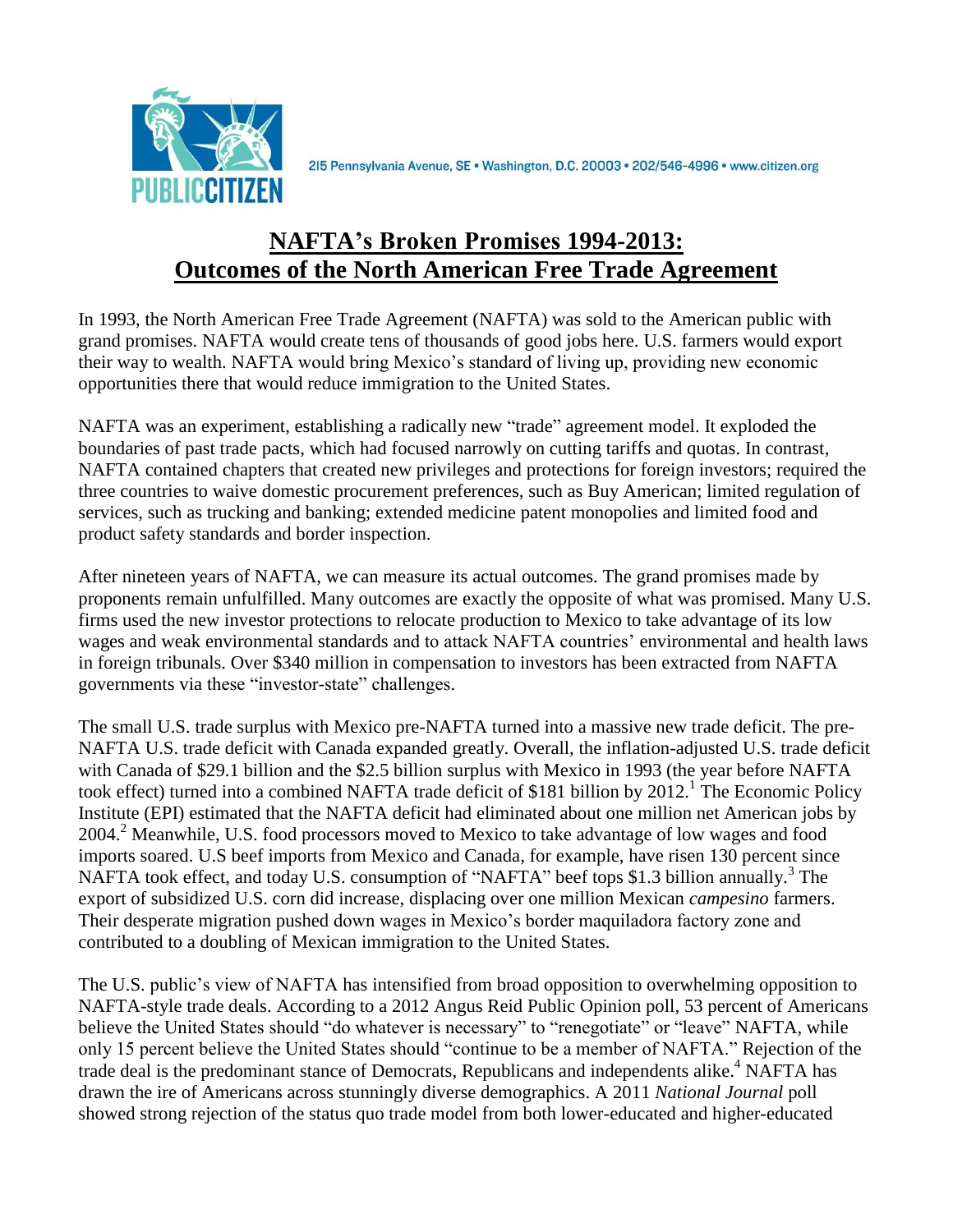respondents,<sup>5</sup> and a 2010 NBC News – *Wall Street Journal* survey revealed that a majority of upperincome respondents have now joined lower-income respondents in opposing NAFTA-style pacts.<sup>6</sup> In addition, a 2008 Zogby poll found majority NAFTA opposition across nearly every surveyed demographic group, including independents, Hispanics, women, Catholics and Southerners.<sup>7</sup>

# **U.S. Job Loss, Not Gain**

**Projections on trade balance, jobs prove wrong.** In 1993, Gary Hufbauer and Jeffrey Schott of the Peterson Institute for International Economics (PIIE) projected that NAFTA would lead to a rising U.S. trade surplus with Mexico, which would create 170,000 net new jobs in the United States.<sup>8</sup> This figure was trumpeted by the Clinton administration and other NAFTA proponents. Hufbauer and Schott based their projection on the observation that when export growth outpaces the growth of imports, more jobs are created by trade than are destroyed by trade.<sup>9</sup> Instead of an improved trade balance with Canada and Mexico, however, NAFTA resulted in an explosion of imports from Mexico and Canada that led to huge U.S. trade deficits. According to Hufbauer and Schott's own methodology, these deficits meant major job loss. Less than two years after NAFTA's implementation, even before the depth of the NAFTA deficit became evident, Hufbauer recognized that his jobs prediction was incongruent with the facts, telling the *Wall Street Journal*, "The best figure for the jobs effect of NAFTA is approximately zero…the lesson for me is to stay away from job forecasting."<sup>10</sup>

**Huge new NAFTA trade deficit emerges.** The U.S. trade deficit with Canada of \$29.1 billion and the \$2.5 billion surplus with Mexico in 1993 (the year before NAFTA took effect) turned into a combined NAFTA trade deficit of \$181 billion by 2012.<sup>11</sup> This represents an increase in the "NAFTA deficit" of 580 percent. These are inflation-adjusted numbers, meaning the difference is not due to inflation, but an increase in the deficit in real terms. The U.S. deficit with NAFTA partners Mexico and Canada has worsened considerably more than the U.S. deficit with countries with which we have not signed NAFTAstyle deals. Since NAFTA, the average annual growth of the U.S. trade deficit has been 45 percent higher with Mexico and Canada than with countries that are not party to a NAFTA-style trade pact.<sup>12</sup> Defenders of NAFTA argue that the NAFTA deficit is really only oil imports. Although oil accounts for a substantial portion of the trade deficit with Canada and Mexico, the oil share of the trade deficit with Canada and Mexico actually declined from 77 percent in 1993 to 55 percent in 2012.<sup>13</sup>

**Services and manufacturing export growth slows under NAFTA.** A key claim of supporters of NAFTA-style trade pacts is that they create jobs by promoting faster U.S. export growth. By contrast, growth of U.S. exports to countries that *are not* Free Trade Agreement (FTA) partners has exceeded U.S. export growth to countries that *are* FTA partners by 38 percent over the last decade.<sup>14</sup> Manufacturing and services exports in particular grew slower *after* NAFTA took effect. Since NAFTA's enactment, U.S. manufacturing exports to Canada and Mexico have grown at less than half the rate seen in the years before NAFTA.<sup>15</sup> Even growth in services exports, which were supposed to do especially well under the trade pact given a presumed U.S. comparative advantage in services, dropped precipitously after NAFTA's implementation. During NAFTA's first decade, the average growth rate in U.S. services exports fell by 58 percent compared to the decade before NAFTA, and has remained well below the pre-NAFTA rate through the present.<sup>16</sup>

**One million American jobs lost to NAFTA.** The Economic Policy Institute estimates that the rising trade deficit with Mexico and Canada since NAFTA went into effect eliminated about one million net jobs in the United States by  $2004$ .<sup>17</sup> EPI further calculates that the ballooning trade deficit with Mexico alone destroyed about seven hundred thousand net U.S. jobs between NAFTA's implementation and 2010.<sup>18</sup> Moreover, official government data reveals that nearly five million U.S. manufacturing jobs have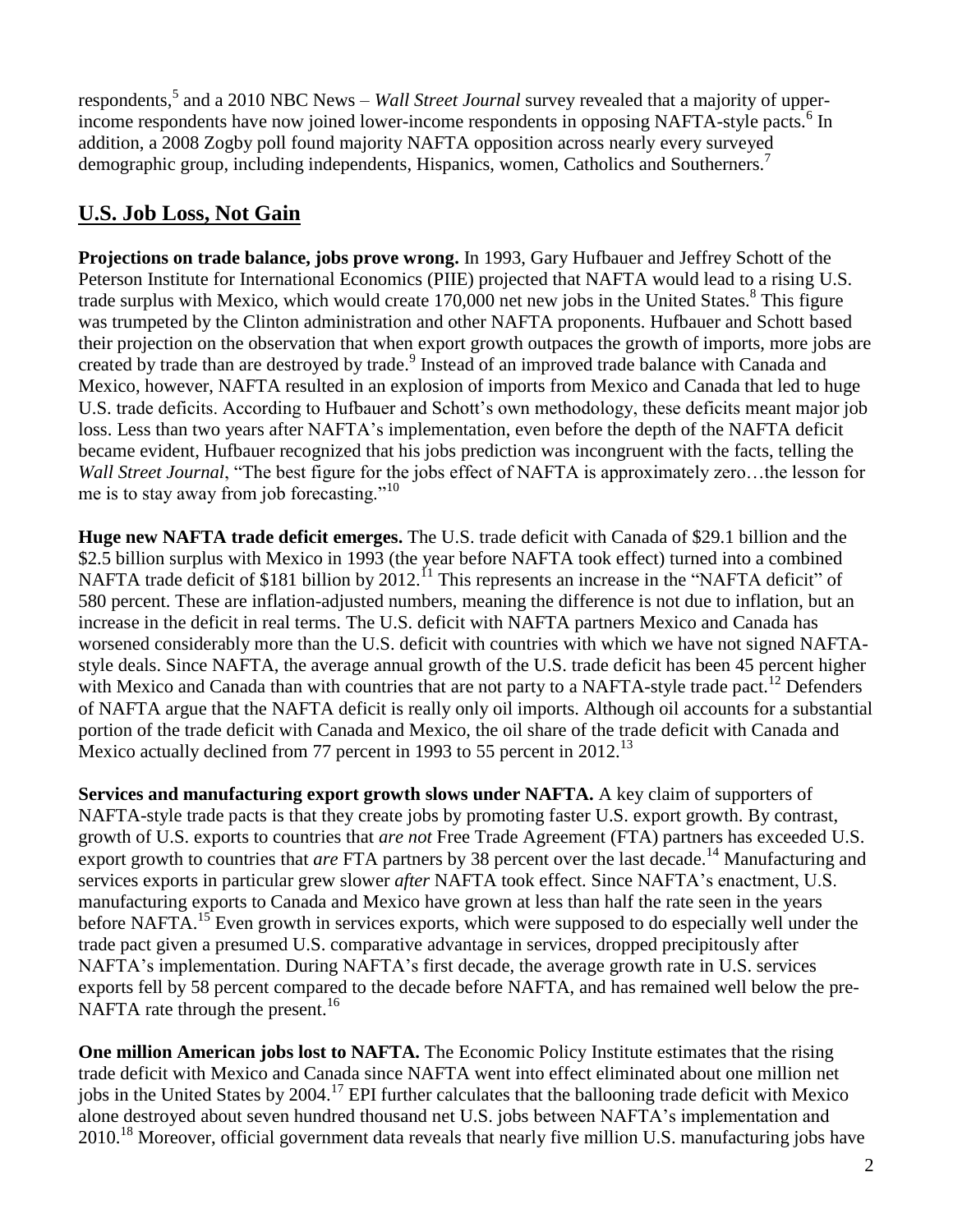been lost overall since NAFTA took effect.<sup>19</sup> Obviously, not all of these lost U.S. manufacturing jobs – one out of every four of our manufacturing jobs – is due to NAFTA. The United States entered the World Trade Organization (WTO) in 1995, China joined WTO in 2000 and the U.S. trade deficit with China soared thereafter. However, at the same time, given the methodology employed, it is also likely that the EPI estimates do not capture the full U.S. job loss associated with NAFTA. Service sector jobs have also been negatively impacted by NAFTA, as closed factories no longer demand services. EPI estimates that one third of the jobs lost due to the rising trade deficit under NAFTA were in non-manufacturing sectors of the economy.<sup>20</sup>

**Trade Adjustment Assistance data tracks the NAFTA jobs devastation.** While EPI's estimates of the job losses resulting from NAFTA summarize the overall effect of the trade deficit, the government itself tracks some of the layoffs known to have specifically occurred due to imports or offshoring through a government program called Trade Adjustment Assistance (TAA). The TAA program is quite narrow, only covering a subset of jobs lost at manufacturing facilities, while excluding a portion of the jobs that have directly relocated to Mexico or Canada. The program is also difficult to qualify for, which has led some unions to direct workers to other assistance programs. Thus the NAFTA TAA numbers significantly undercount NAFTA job loss. Still, under TAA, over 720,000 workers were certified by 2010 (the most recent date for which public information is available) as having lost their jobs due to trade with Canada and Mexico or the shift in factories to those countries.<sup>21</sup> A report produced by PIIE estimates that fewer than 10 percent of workers who lose their jobs in industries facing heavy import competition receive assistance under  $TAA$ <sup>22</sup> Thus, even the pro-NAFTA PIIE believes that TAA vastly underestimates the number of jobs lost due to trade-related displacement. The federal government also tried to determine specific jobs *created* by NAFTA rather than destroyed. The Department of Commerce established such a program, but after finding fewer than 1,500 specific jobs that could be attributed to NAFTA, the program was shut down because its findings were so bleak. $^{23}$ 

**Corporate promises of job creation are broken.** In addition to NAFTA supporters' unfulfilled promises of overall job creation, specific companies also lobbied for NAFTA by claiming that the deal would boost their own hiring and reduce the need to move jobs to Mexico and Canada. In reality, the vast majority of their promises of job creation failed to materialize and many of these companies have actually moved operations to Mexico and Canada since NAFTA's passage.<sup>24</sup> For example, Caterpillar, Inc. said that NAFTA would eliminate the incentive to move jobs to Mexico and that it would export more equipment.<sup>25</sup> However, in 2008 Caterpillar laid off 338 workers at its Mapleton, Illinois facility as it shifted production to Mexico, while 105 workers were laid off from its Pendergrass, Georgia facility due to rising imports from Mexico in the same year.<sup>26</sup> Siemens made claims similar to Caterpillar's, and yet it has eliminated over 1,500 U.S. jobs while shifting production to Mexico.<sup>27</sup> Johnson and Johnson promised that it would hire hundreds of U.S. workers if NAFTA was approved, but it has ended up offshoring over 800 U.S. jobs to Mexico and Canada since NAFTA went into effect.<sup>28</sup>

**Special investor privileges promote offshoring of American jobs.** NAFTA's special new rights and privileges for foreign investors eliminated many of the risks and costs that had been associated with relocating production to a low-wage venue. The incentives these rules offered for offshoring included a guaranteed minimum standard of treatment that Mexico had to provide to relocating U.S. firms, which went above and beyond the treatment provided to domestic firms. This included the right for foreign investors to directly challenge the Mexican government in United Nations and World Bank tribunals, demanding compensation for environmental, zoning, health and other government regulatory actions of general application that investors claimed as undermining their expected profits. (Some of these cases are described below.) By providing foreign investors access to foreign tribunals, NAFTA also eliminated the risk of having to rely on Mexico's domestic court system. The protections granted to corporations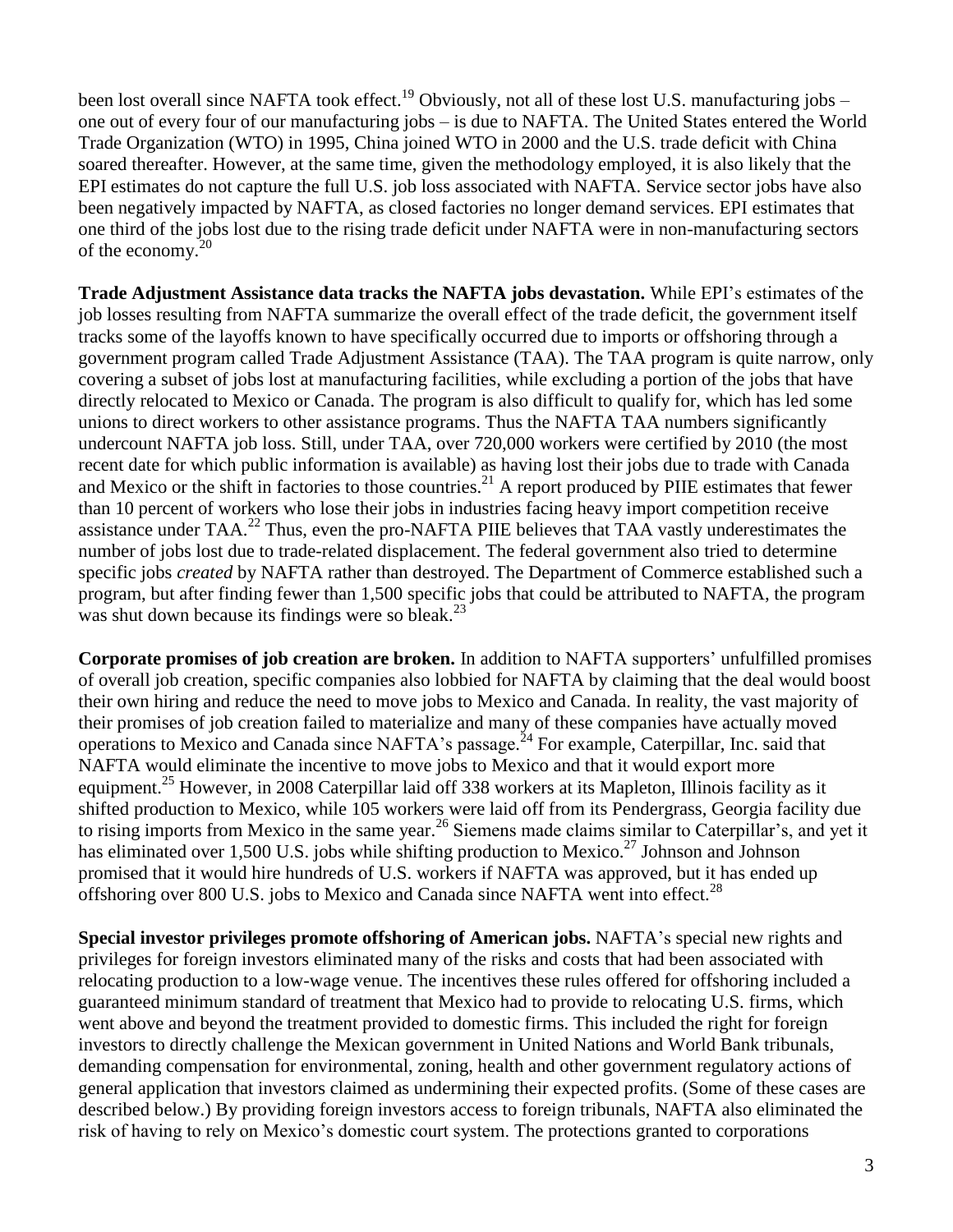interested in offshoring contributed to the flow of foreign investment into Mexico, which quadrupled after the implementation of NAFTA.<sup>29</sup>

# **Decreased Wages, Increased Inequality**

**Wages decline due to NAFTA.** Trade affects the *composition* of jobs available in an economy. The United States has lost millions of manufacturing jobs during the NAFTA era, but overall unemployment has been stable (excluding recessions) as new low-paying service sector jobs have been created. Proponents of NAFTA raise the *quantity* of jobs to claim that NAFTA has not hurt American workers. But what they do not mention is that the *quality* of jobs available, and the wages most American workers can earn, have been degraded. According to the Brookings Institution, the average worker displaced from manufacturing went from earning \$40,154 to \$32,123 when re-employed, a 20 percent drop in earnings.<sup>30</sup> According to the Bureau of Labor Statistics, two out of every five displaced manufacturing workers who were rehired in 2012 experienced a wage reduction of even greater than 20 percent.<sup>31</sup> Such displacement not only spells wage reductions for former manufacturing workers, but also for existing service sector workers. As increasing numbers of workers displaced from manufacturing jobs have joined the glut of workers competing for non-offshorable, low-skill jobs in sectors such as hospitality and food service, real wages have also fallen in these sectors under NAFTA.<sup>32</sup> The shift in employment from high-paying manufacturing jobs to low-paying service jobs has thus contributed to overall wage stagnation. The *average* U.S. wage has grown less than one percent annually in real terms in the 19 years since NAFTA was enacted even as worker productivity has risen at more than three times that pace.<sup>33</sup> Given rising inequality, the *median* U.S. wage has fared even worse and today remains at the same level seen in 1979.<sup>34</sup>

**Economic inequality reaches new extremes.** The richest 10 percent of Americans are now taking nearly half of the economic pie, while the top 1 percent is taking one fifth. Since NAFTA's implementation, the share of national income collected by the richest 10 percent has risen by 18 percent, while the top 1 percent's share has shot up by nearly 40 percent.<sup>35</sup> NAFTA-style trade helps explain the soaring inequality. NAFTA has placed downward pressure on wages for the middle and lower economic classes by forcing decently-paid U.S. manufacturing workers to compete with imports made by poorly-paid workers abroad. The resulting displacement of those decently-paid U.S. workers has further depressed middle class wages by adding to the surplus of workers seeking service sector jobs. NAFTA also contributes to rising inequality by enabling employers to threaten to move their companies overseas during wage bargaining with workers. For instance, a Cornell University study commissioned by the NAFTA Labor Commission found that after the passage of NAFTA, as many as 62 percent of U.S. union drives faced employer threats to relocate abroad, and the factory shut-down rate following successful union certifications tripled.<sup>36</sup> NAFTA-style deals also dampen middle class wages by forbidding federal and state governments from requiring that U.S. workers perform the jobs created by the outsourcing of government work. "Anti-off-shoring" policies, Buy American procurement provisions and prevailing wage laws (designed to ensure goods wages for construction work) are subject to challenge in foreign tribunals for violating trade agreement rules. Even proponents of NAFTA admit that such trade pressures have likely contributed to today's historic degree of inequality. The pro-NAFTA PIIE has estimated that as much as 39 percent of the observed growth in U.S. wage inequality is attributable to trade trends.<sup>37</sup>

**Wage losses outweigh cheaper prices under NAFTA.** Many proponents of NAFTA-style trade acknowledge that it will cause the loss of some American jobs, but argue that U.S. workers still win overall by being able to purchase cheaper goods imported from abroad. First, this promise has failed to materialize for many critical consumer items, such as food. Despite a 188 percent rise in food imports from Canada and Mexico under NAFTA,<sup>38</sup> the average nominal price of food in the United States has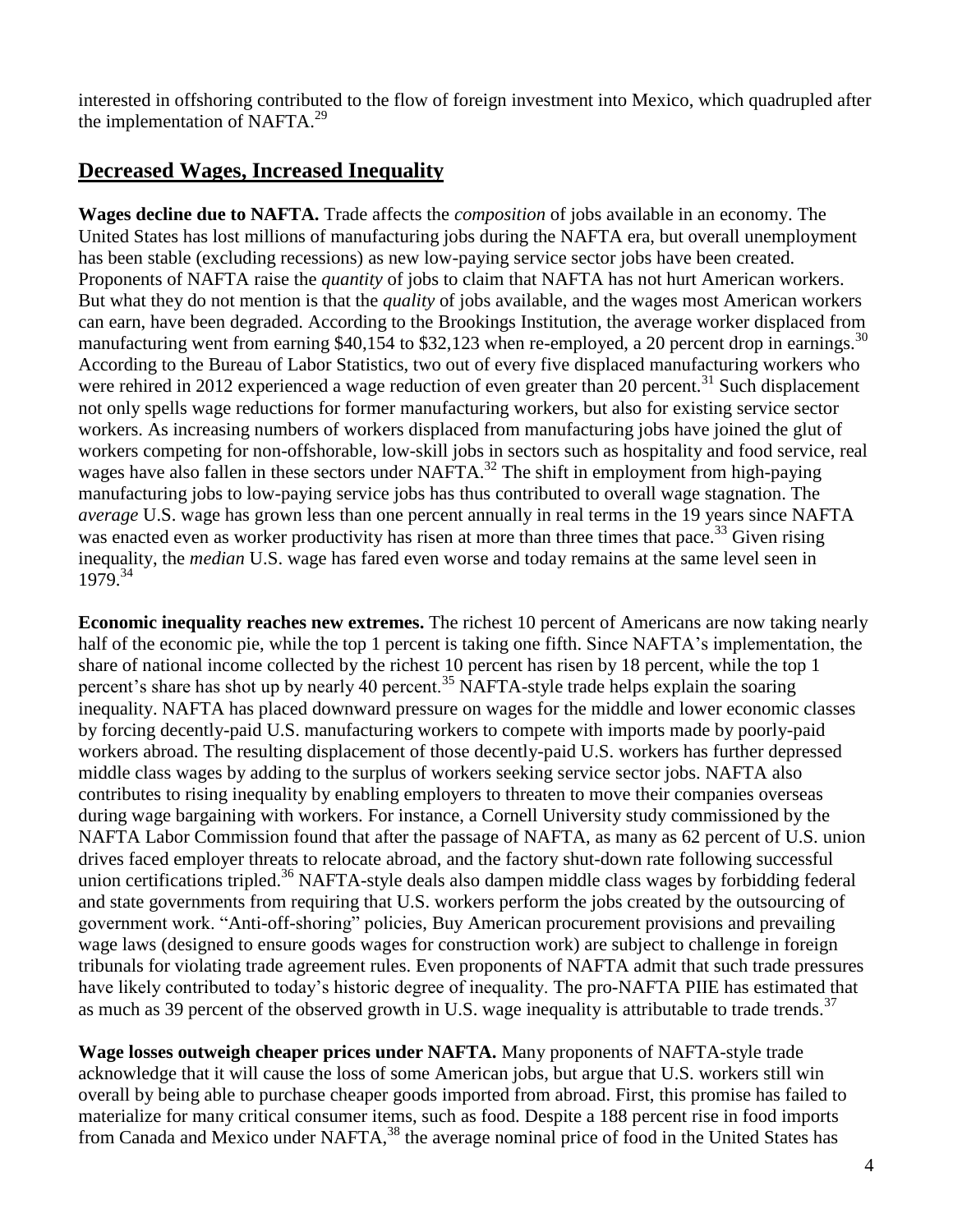jumped 63 percent since the deal went into effect.<sup>39</sup> Second, even those reductions in consumer goods prices that have materialized have not been sufficient to offset the losses to wages under NAFTA. The Center for Economic and Policy Research discovered that when comparing the lower prices of cheaper goods to the income lost from low-wage competition under current trade policy, the trade-related losses in wages outweigh the gains in cheaper goods for the vast majority of U.S. workers. U.S. workers without college degrees (over 65 percent of the workforce) have likely lost an amount equal to 12.2 percent of their wages under NAFTA-style trade even after accounting for the benefits of cheaper goods, meaning a net loss of almost \$3,300 per year for a worker earning the median annual wage of \$27,000.<sup>40</sup>

**Devastation of American manufacturing erodes the tax base that supports U.S. schools, hospitals and essential infrastructure.** Since NAFTA's implementation, over 60,000 manufacturing facilities have closed.<sup>41</sup> The loss of these firms and erosion of manufacturing employment means there are fewer firms and well-paid workers to contribute to local tax bases. Research shows that a robust manufacturing base contributes to a wider local tax base and offering of social services.<sup>42</sup> With the loss of manufacturing, tax revenue that could have expanded social services or funded local infrastructure projects has declined, <sup>43</sup> while displaced workers turn to welfare programs that are ever-shrinking.<sup>44</sup> This has resulted in the virtual collapse of some local governments in areas hardest hit. <sup>45</sup> Building trade and construction workers have also been directly impacted both by shrinking government funds for infrastructure projects and declining demand for maintenance of manufacturing firms.

### **Flood of Unsafe Imports**

**NAFTA undermines safety standards for imported food.** Since NAFTA was enacted, imports of food from Canada and Mexico have surged 188 percent.<sup>46</sup> NAFTA required the United States to replace its long-standing requirement that only meat and poultry meeting U.S. safety standards could be imported. Under this standard, only meat from plants specifically approved by U.S. Department of Agriculture (USDA) inspectors could gain access. NAFTA required that meat and poultry for all facilities must be provided access if Mexico and Canada could show that their overall safety and inspection systems provide "equivalent" levels of protection, even if core aspects of U.S. food safety requirements were not met. "Equivalence" was not defined in NAFTA. The resulting equivalence determinations have allowed meat imports even after infrequent USDA spot checks of a sample of Canadian and Mexican processing plants found major health threats.<sup>47</sup> Despite such threats, under NAFTA U.S. consumers are eating increasing quantities of meat imported from Mexico and Canada. For instance, U.S. beef imports from both countries have risen 130 percent since NAFTA took effect – Americans now consume about \$1.3 billion worth of imported NAFTA beef each year.<sup>48</sup>

**Surging food imports overwhelm food inspections.** A dangerous side effect of the flood of imports has been the inability of U.S. inspectors to ensure the safety of the food supply. The Food and Drug Administration only inspects 1.5 percent of the food imports that it regulates (vegetables, fruit, seafood, grains, dairy, and animal feed) at the border. Imported seafood rates are even lower, with FDA checking only 0.1 percent of imported seafood for drug residues.<sup>49</sup> Only 9 percent of beef, pork, and chicken is inspected at the border by the USDA.<sup>50</sup> Among the most notorious NAFTA-related food borne illness outbreaks was the hepatitis-A infection of Michigan schoolchildren and teachers in 1997.<sup>51</sup> A severe hepatitis-A outbreak related to strawberries imported from Mexico resulted in 163 children and teachers becoming ill, several seriously. 52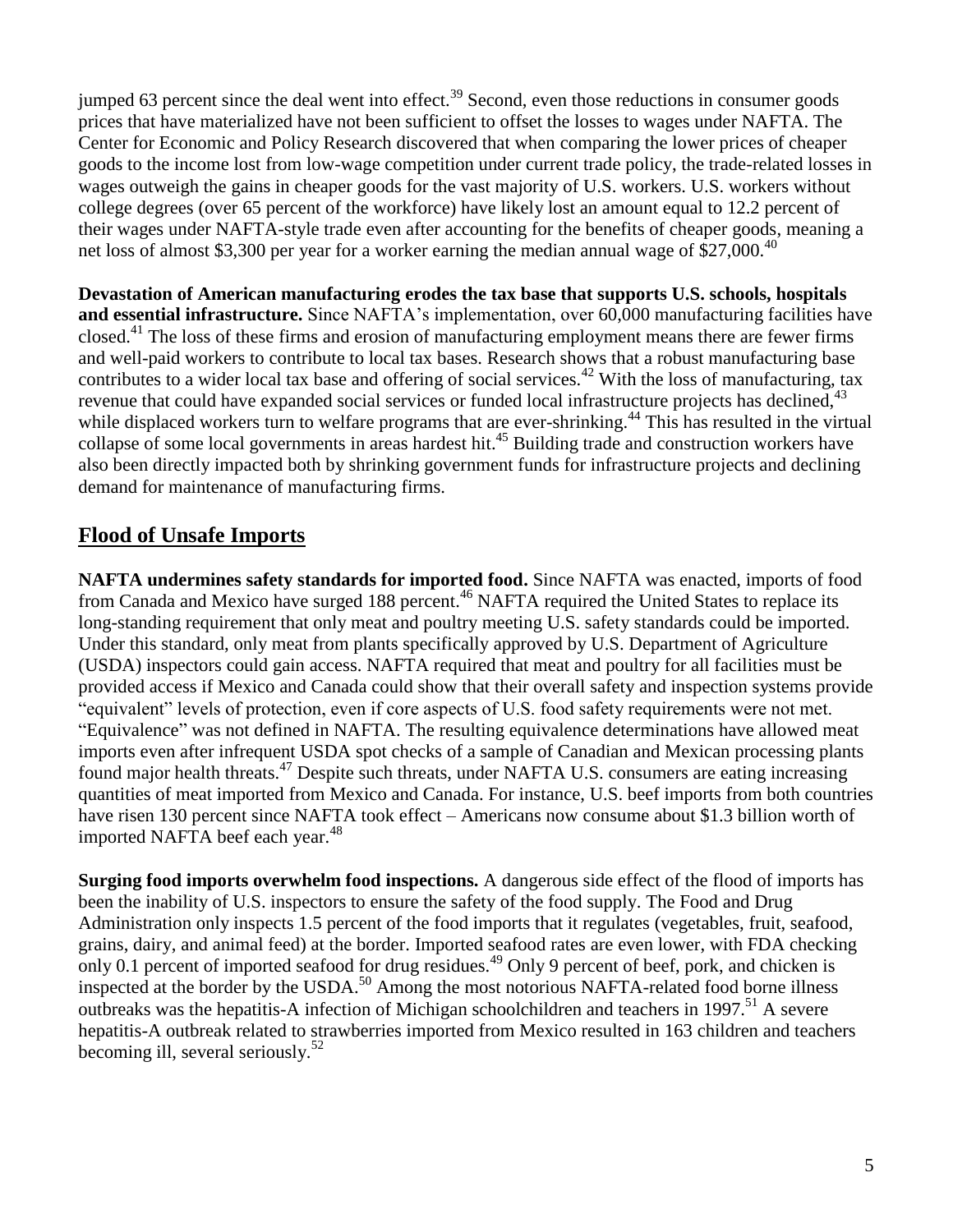#### **Loss of Family Farms**

**NAFTA fails to deliver on promises to farmers.** U.S. agriculture was supposed to be the sector with the most to gain from NAFTA.<sup>53</sup> However, family farmers have seen rising trade deficits and declining profitability in many of the years following NAFTA. The average annual trade deficit in agricultural goods with Canada and Mexico in the five years before NAFTA nearly tripled (a 174 percent increase) in the five years after the deal took effect. The average annual agricultural deficit under NAFTA's first nineteen years was \$800 million, more than twice the pre-NAFTA level.<sup>54</sup> High imports and lackluster exports under NAFTA have particularly wracked family farmers in some sectors. For example, while total U.S. vegetable imports from Canada and Mexico have more than tripled (a 237 percent increase) under NAFTA, U.S. vegetable exports to NAFTA partners have remained comparably flat (a 67 percent increase). The U.S. vegetable deficit with Canada and Mexico has soared to \$3.6 billion, more than eight times the pre-NAFTA level.<sup>55</sup> Since NAFTA took effect, about 170,000 small family farms have gone under – a 21 percent decrease in the total number.<sup>56</sup>

**Pork and beef suffer under NAFTA.** Proponents of NAFTA claimed that pork and beef would do particularly well under NAFTA.<sup>57</sup> However, U.S. exports of beef and pork to Mexico in the first three years of NAFTA were 13 percent and 20 percent lower, respectively, than beef and pork exports in the three years before NAFTA.<sup>58</sup> The 50 percent devaluation of the Mexican peso against the U.S. dollar after NAFTA went into effect staunched the flow of these goods into Mexico.<sup>59</sup> Although policymakers should have learned the lesson and inserted provisions against currency manipulation in subsequent trade agreements (NAFTA did not have any), the Korea FTA passed in 2011 also did not discipline currency manipulation, even though Korea is one of only three nations to have ever have been officially certified by the U.S. Treasury Department as a currency manipulator.<sup>60</sup> In the first nine months of the Korea FTA, U.S. beef exports to Korea declined by 11 percent in comparison to the same months in 2011, while U.S. pork exports to Korea fell by 17 percent – a combined loss of \$96 million in U.S. exports.<sup>61</sup>

#### **Corporate Attacks on Public Interest Laws**

**NAFTA grants multinational corporations new privileges and an extreme enforcement process.** NAFTA included an array of new investment privileges and protections that were unprecedented in scope and power. NAFTA elevates foreign investors to the level of sovereign signatory governments, uniquely empowering corporations to skirt domestic laws and courts and privately enforce the terms of the public treaty by directly challenging governments' public interest policies before World Bank and U.N. tribunals. The tribunals are comprised of three private sector attorneys, unaccountable to any electorate, who rotate between serving as "judges" and bringing cases for corporations against governments.<sup>62</sup> This process is called "investor-state" enforcement. Only commercial interests have standing to challenge government policy, not unions or consumer groups. Despite being embedded in a "trade" agreement, NAFTA's sweeping investor privileges have nothing to do with the flow of goods across borders. Ostensibly, this investor-state regime was intended to provide foreign investors a venue to obtain compensation when their factory or land was expropriated by a government that did not have a reliable domestic court system. However, the actual NAFTA provisions expand far beyond that reasonable safeguard, providing foreign investors extreme privileges not available to domestic firms, and creating incentives to offshore investments to gain the new privileges. For example, the new protections include a guaranteed "minimum standard of treatment" that host governments must provide, which investor-state tribunals have increasingly interpreted as a foreign investor's "right" to a regulatory framework that conforms to their expectations.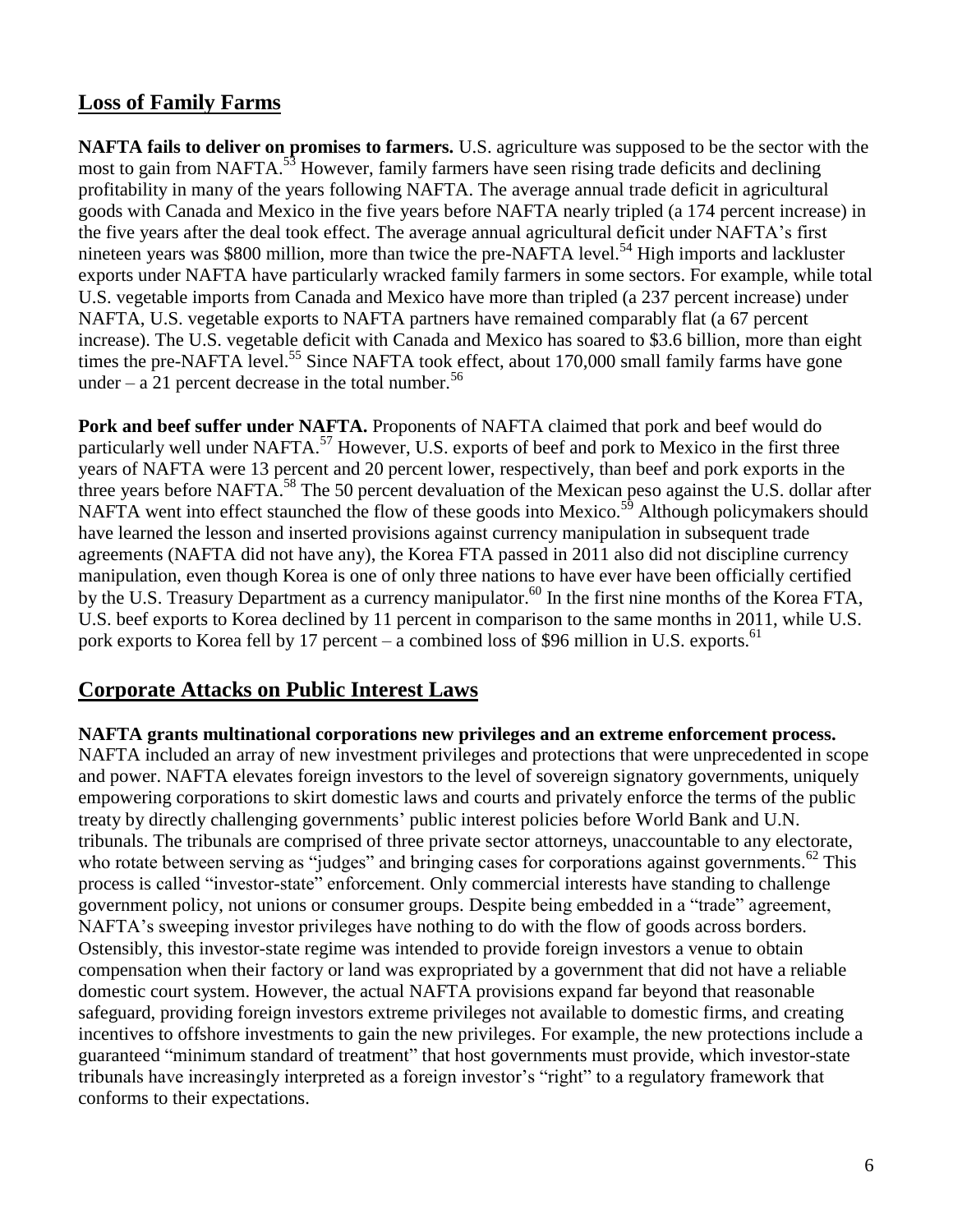**Corporate demands for taxpayer compensation surge.** Foreign corporations have launched investorstate attacks on a wide array of consumer health and safety policies, environmental and land-use laws, government procurement decisions, regulatory permits, financial regulations, and other public interest polices that they allege as undermining "expected future profits." The number of investor-state cases has soared over the last decade – in 2011 the cumulative number of launched investor-state cases was nine times the cumulative investor-state caseload in 2000, even though treaties with investor-state provisions have existed since the 1950s.<sup>63</sup> When the foreign investor wins a case, the government must hand the corporation an amount of taxpayer money decided by the tribunal as compensation for the offending policy. There is no limit to the amount of money tribunals can order governments to pay corporations, and there are very limited appeal rights. Foreign firms have won more than \$340 million taxpayer dollars thus far in investor-state cases brought under NAFTA. Of the more than \$12.3 billion in the 14 claims still pending under NAFTA, all relate to environmental, energy, land use, public health and transportation policies – not traditional trade issues. $64$ 

**NAFTA cases target health laws, environmental regulations and even the behavior of government officials.** The U.S. Ethyl Corporation used NAFTA's investor-state system in the late 1990s to reverse a Canadian environmental ban of the carcinogenic gasoline additive MMT, also banned by numerous U.S. states, while also obtaining \$13 million in compensation from the Canadian government.<sup>65</sup> In another infamous NAFTA case, a Mexican municipality's refusal to grant the U.S. firm Metalclad a construction permit, which it had also denied to the contaminated facility's previous Mexican owner (until and unless the site was cleaned up), resulted in \$15.6 million in compensation being paid by Mexico.<sup>66</sup> A British Colombian official's rude conduct was the target of another NAFTA investor-state challenge launched by the U.S. Pope & Talbot firm. The corporation sought over half a million in compensation for the official's rudeness, which a tribunal deemed a violation of NAFTA's guaranteed minimum standard of treatment.<sup>67</sup> Of the 70 investor-state cases launched under NAFTA, foreign investors have won 10 cases, governments have won 17 cases and the rest are pending or have otherwise finished.<sup>68</sup> Recently filed cases include U.S. corporate attacks on a Canadian province's ban on fracking and Canada's revocation of a drug patent for a medicine that its courts found to not deliver on the promises used to obtain monopoly patent rights. Canadian financial interests, meanwhile, have threatened to challenge elements of the U.S. Dodd-Frank financial regulation.

**NAFTA threatens green jobs programs.** As governments have come to recognize the necessity of supporting renewable energy generation and creating green jobs, corporations have started using NAFTA's backdoor investor-state system to try to undermine these policies. In July 2011, U.S.-based Mesa Power, LLC announced that it would challenge a successful Ontario renewable energy program under NAFTA.<sup>69</sup> Under the new program, which has already created more than 20,000 jobs, renewable energy companies have committed over \$20 billion to clean energy investments.<sup>70</sup> Michael Eckhart, President of the American Council on Renewable Energy, called the program part of "the most comprehensive renewable energy policy entered anywhere around the world."<sup>71</sup> Despite wide praise for this leading effort to combat climate change and support green jobs, Mesa Power is now using NAFTA to undermine the program and demand  $$775$  million in taxpayer compensation.<sup>72</sup>

**Investor-state attacks force costly defense of U.S. policies.** Although the U.S. government has had to expend tens of millions in legal expenses to defend against NAFTA investor-state cases, thanks to technical errors by the lawyers representing the foreign corporations, the U.S. government has thus far dodged the bullet of having to pay compensation. For example, in the *Loewen vs. U.S.* case, a NAFTA tribunal ruled against the United States on the merits. It concluded that a Mississippi jury's requirement that a Canadian funeral home conglomerate follow normal civil procedure rules, such as posting a bond to appeal a contract dispute it had lost against a U.S. firm, violated NAFTA investor protections.<sup>73</sup> Luckily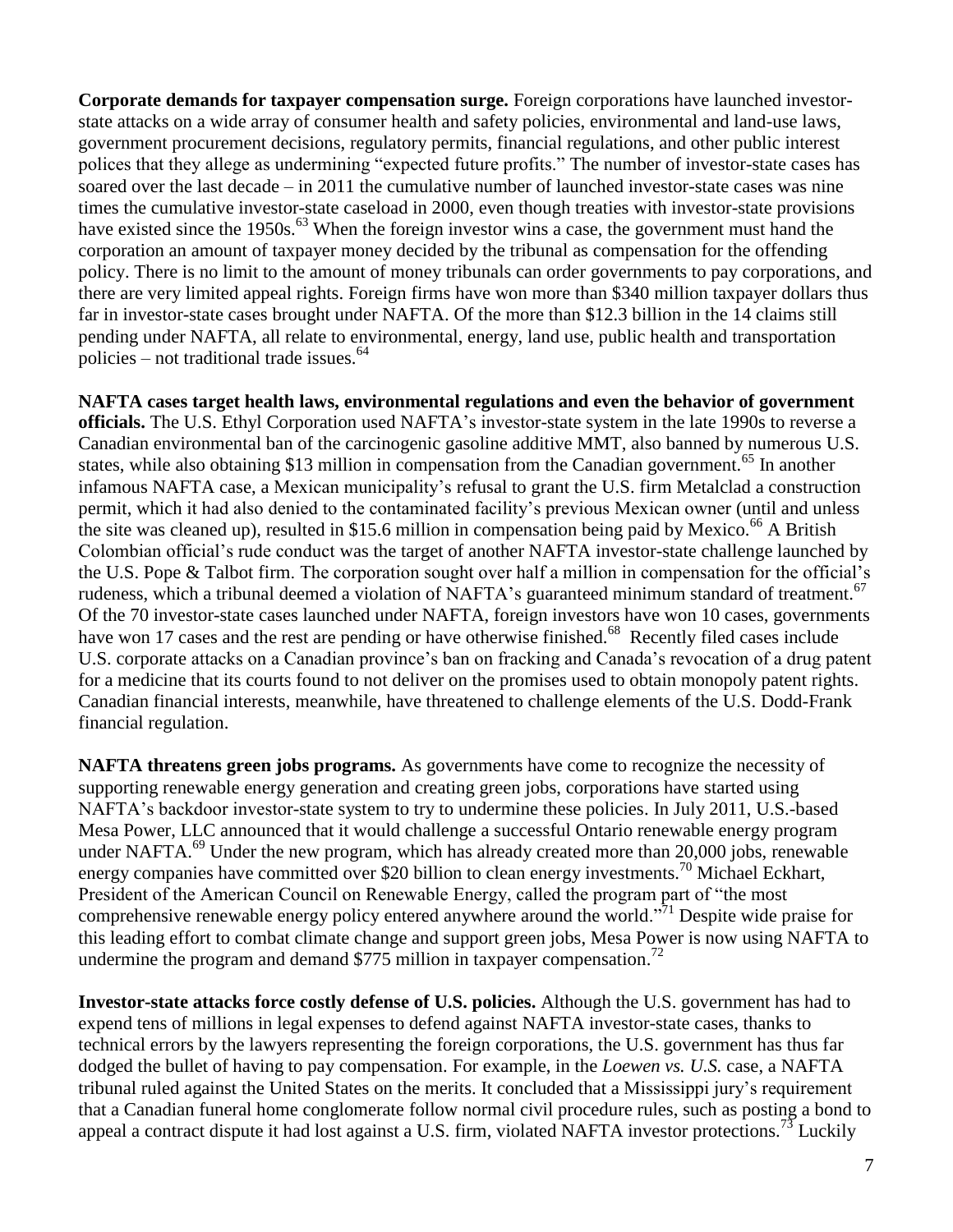for U.S. taxpayers, before the compensation phase could conclude, the Canadian firm's bankruptcy lawyers reincorporated the firm as a U.S. corporation under bankruptcy protection. This eliminated Loewen's status as a foreign investor. When U.S. state laws are challenged under this system, state governments have no standing and must rely on the federal government to defend their laws. If states are invited by federal officials to participate, they must pay their own legal expenses. California has incurred millions in legal costs helping to defend two state environmental laws – a toxics ban and a mining reclamation policy – that were challenged under NAFTA.<sup>74</sup>

### **The NAFTA Trucks Threat**

**NAFTA requires access to U.S. roads for trucks without safety or environmental standards.** The NAFTA truck saga provides an example of how NAFTA reaches "behind the border" to undermine important domestic environmental and safety policies, and how Congress can lose control of such domestic policies if they are implicated by a trade pact. NAFTA's service sector chapter included a requirement that all three countries' highways be fully accessible to vehicles of trucking companies based in any NAFTA nation by 2000, an item pushed by large U.S. trucking firms seeking deregulation and lower wages.<sup>75</sup> NAFTA also recommended, but did not require, that Mexican and U.S. truck safety, emissions and driver standards be harmonized (i.e. made uniform). That provision had no deadline, nor did it require that Mexican standards be brought up rather than U.S. standards brought down.<sup>76</sup> Post-NAFTA negotiations on the standards issues went nowhere.<sup>77</sup> The U.S. Department of Transportation's Inspector General (IG) conducted studies that repeatedly revealed severe safety and environmental problems with Mexico's truck fleet and drivers' licensing.<sup>78</sup> For instance, Mexico's commercial drivers' licenses permitted 18-year-old drivers and required no medical exam or drug testing. Nor did the government have a system for tracking driver violations, insurance or hours of service. The Clinton administration relied on the IG reports and did not implement the NAFTA trucking rules.<sup>79</sup>

**Mexico uses NAFTA dispute to supersede U.S. standards.** To enforce its NAFTA-granted rights, Mexico launched a formal NAFTA dispute resolution case. In 2001 a three-person NAFTA tribunal ruled that the United States was required to allow full access to U.S. roads for Mexican-domiciled trucks or face trade sanctions.<sup>80</sup> Shortly after entering office, George W. Bush sought to implement the NAFTA tribunal order.<sup>81</sup> Public Citizen, Sierra Club and a coalition of other consumer, labor and environmental groups successfully sued in U.S. federal court to block the order based on the administration's failure to conduct an environmental impact assessment as required by the National Environmental Policy Act. At issue was the prospect that Mexico-domiciled trucks driving throughout the United States would exacerbate air pollution, since the Mexican truck fleet is older and emits greater quantities of pollutants, including nitrogen oxide and particulate matter.<sup>82</sup> Some U.S. border states supported the suit, as the influx of these trucks was projected to put them out of compliance with the Clean Air Act. This victory for safety and the environment was later overturned by a 2004 Supreme Court ruling.<sup>83</sup> In a chilling ruling with implications for a wide array of domestic policies implicated by NAFTA and other FTAs, the court concluded that the executive branch had significant discretion on this *domestic highway safety policy* because it implicated the president's foreign affairs authority relating to enforcement of an international agreement.<sup>84</sup>

**"Pilot" program favors NAFTA compliance over safety and environmental concerns.** During Bush's second term, his administration worked with the Mexican government to finalize a controversial pilot program for Mexico-domiciled trucks to be allowed access – despite ongoing safety concerns.<sup>85</sup> A bipartisan coalition in Congress intervened, setting specific safety and environmental conditions that had to be met before the program could go into effect. In response, a private Mexican association of truck drivers launched a case against the United States under the investor-state privileges of NAFTA, demanding \$6 billion in damages from U.S. taxpayers for their representatives' failure to implement the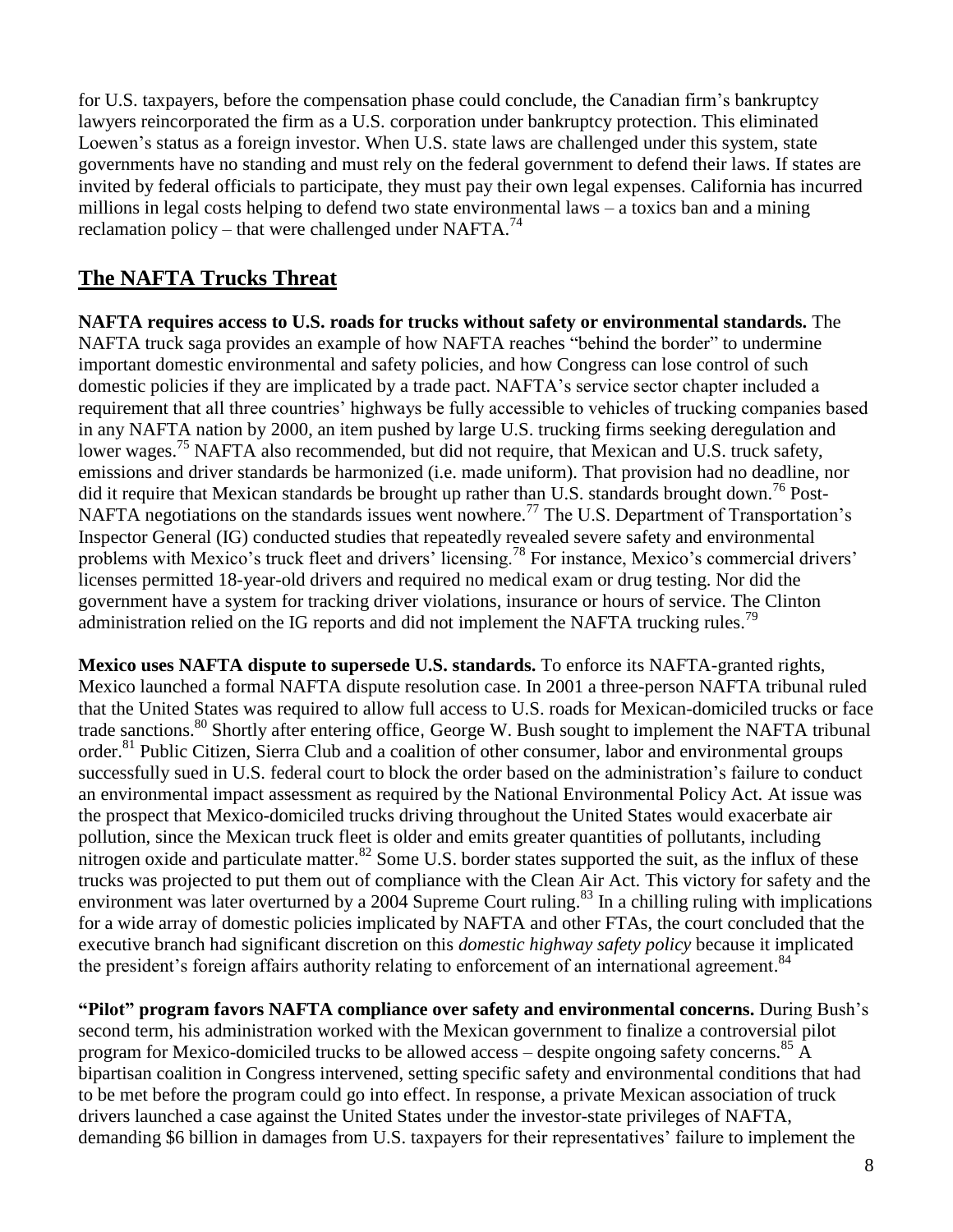NAFTA "open-border" trucking policy.<sup>86</sup> Meanwhile, environmental and consumer groups filed another lawsuit against the so-called pilot program for its failure to meet basic statutory requirements for a pilot program, such as providing safety data to determine if congressional requirements were met to transition the test period into a permanent policy. The Bush administration implemented its "pilot program" anyway, claiming congressional dictates only applied to a final open border policy, not a test program.

**Obama administration caves to Mexico's \$2.4 billion NAFTA trade sanctions threat, allows NAFTA trucks to run over safety and health concerns.** In March 2009, after years of congressional pressure, President Obama signed into law a bill that ended Bush's 18-month "pilot" truck program. A few days later, Mexico announced that it would impose tariffs on U.S. trade worth \$2.4 billion in retaliation. <sup>87</sup> The sanctions initially targeted exports from the states of House and Senate members that had voted in favor of the measure to forbid access until safety and environmental improvements were made.<sup>88</sup> In April 2010, 78 members of Congress, including Rep. Peter DeFazio (D-Ore.), then-Chairman of the Highways and Transit Subcommittee of the House Transportation and Infrastructure Committee, sent a letter to Department of Transportation Secretary Ray LaHood and U.S. Trade Representative Ron Kirk, urging them to negotiate with Mexico to remove the cross-border trucking provisions from NAFTA. They asked the administration to swap improved access in another sector to "buy back" the policy space to maintain U.S. highway safety. Such negotiated compensation is allowed under NAFTA. The administration refused, instead allowing the sanctions to remain in place. Then, in a shocking move, the Obama administration caved to NAFTA in 2011 by signing a deal to allow Mexican-domiciled trucks into the U.S. interior for three years despite the unresolved safety and environmental concerns, thereby imperiling highway safety and clean air for the sake of NAFTA's extreme provisions.<sup>89</sup> The first Mexico-domiciled truck crossed into the U.S. interior in October 2011 without needing to show it was built to U.S. safety standards, while Public Citizen, the International Brotherhood of Teamsters, and the Sierra Club filed a lawsuit to block the dangerous new "pilot" program. The program does not even serve its stated purpose of evaluating the ability of Mexico-domiciled trucks to operate safely in the United States, since there is no plan to collect a statistically valid sample of program participants.<sup>90</sup>

#### **Displacement, Not Development, for Mexico**

**Rural dislocation under NAFTA encourages immigration.** NAFTA promoters claimed that NAFTA would raise the standard of living in Mexico, thereby reducing immigration into the United States. Even then-Mexican President Carlos Salinas claimed NAFTA would reduce the flow of migrants from Mexico into the United States, saying, "Mexico prefers to export its products rather than its people."<sup>91</sup> In reality, as predicted by development groups, NAFTA's agricultural provisions, which removed Mexican tariffs and other limits on corn imports but did not discipline U.S. subsidies, led to widespread dislocation in the Mexican countryside. The price paid to Mexican corn farmers fell by about 66 percent following NAFTA, forcing many to leave their farms.<sup>92</sup> As an exposé in the *New Republic* put it,

…as cheap American foodstuffs flooded Mexico's markets and as U.S. agribusiness moved in, 1.1 million small farmers – and 1.4 million other Mexicans dependent upon the farm sector – were driven out of work between 1993 and 2005. Wages dropped so precipitously that today the income of a farm laborer is one-third that of what it was before NAFTA. As jobs disappeared and wages sank, many of these rural Mexicans emigrated, swelling the ranks of the 12 million illegal immigrants living incognito and competing for low-wage jobs in the United States.<sup>93</sup>

Under NAFTA, the annual flow of immigrants from Mexico to the United States more than doubled from 370,000 in 1993 (the year before NAFTA) to 770,000 in 2000 – a 108 percent increase.<sup>94</sup> The number of undocumented immigrants in the United States (who are mostly from Mexico and Central America) increased 185 percent since NAFTA and the 2005 Central America Free Trade Agreement (CAFTA),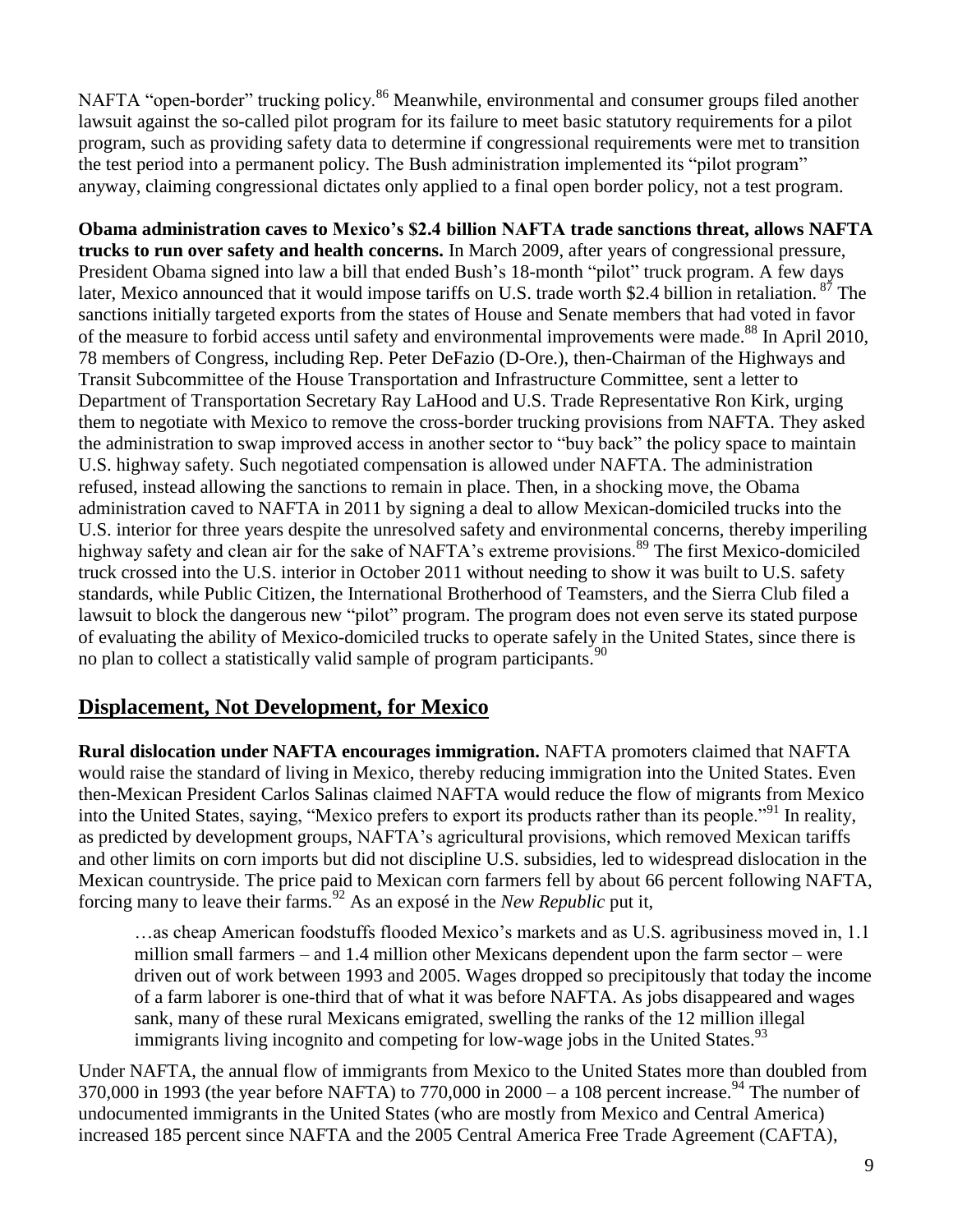from 3.9 million in 1992 to 11.1 million in 2011. <sup>95</sup> President Obama noted this connection in a *Fortune* magazine interview in 2008:

Not only did [NAFTA] have an adverse effect on certain [U.S.] communities that saw jobs move down to Mexico, but, for example, our agricultural section pretty much devastated a much less efficient Mexican farming system... As a practical matter, those are millions of people in Mexico who are displaced. Many of whom now are moving up to the United States, contributing to the immigration concerns that people are feeling.  $96$ 

**Deteriorating social conditions under NAFTA destabilize Mexico.** The World Bank, a major promoter of trade liberalization, estimates that the percentage of Mexico's rural population that earned less than the minimum needed for the basic food basket grew by nearly 50 percent *in the first four years of NAFTA alone*, contributing to rising hunger. <sup>97</sup> Although the price paid to farmers for corn in Mexico plummeted 50 percent after NAFTA, the price of corn-based tortillas – Mexico's staple – did not fall.<sup>98</sup> In fact, the price of tortillas in Mexico skyrocketed by 279 percent in the first ten years of NAFTA.<sup>99</sup> Since NAFTA, Mexico's minimum wage has lost 24 percent of its value in real terms.<sup>100</sup> These impacts brought about by NAFTA have combined to severely weaken the social fabric in Mexico, bringing it closer to the status of a failed state on the U.S. border. A Pentagon report warns that Mexico now "bear[s] consideration for a rapid and sudden collapse."<sup>101</sup>

## **Surge in Trade Conflicts**

**NAFTA partners lead the world in trade pact attacks on the United States.** Despite claims that NAFTA would help deepen alliances with Mexico and Canada, these two countries are among the top challengers of U.S. policies – not only in NAFTA – but also at the WTO, where Canada has brought three times more cases against the United States than the United States has brought against Canada.<sup>102</sup> (Mexico) has brought nine cases against the United States, while the United States has filed six cases against Mexico.) Next to the European Union, Canada has launched more WTO cases against the United States than any other country, while Mexico ranks as the fourth most frequent challenger of U.S. policy in the  $\rm{WTO.}^{103}$ 

**NAFTA countries challenge U.S. consumer protection rules.** Among the WTO cases brought against the United States by its NAFTA partners are Canada and Mexico's joint 2009 challenge of a popular U.S. meat country-of-origin labeling policy. The United States instituted the policy so consumers could make informed choices about their purchases of meat. In 2012 Canada and Mexico won the case in a decision by the WTO Appellate Body, meaning that the United States must weaken or eliminate its country-oforigin meat labeling requirement or risk facing trade sanctions from Canada and Mexico. Continuing its attacks on U.S. consumer safety measures, Mexico even joined in on Indonesia's successful WTO attack on U.S. measures to reduce teenage smoking.<sup>104</sup>

**NAFTA partners attack label to protect dolphins.** Though NAFTA supporters claimed that NAFTA would promote better ties and help the United States avoid a repeat of Mexico's challenge of U.S. "Dolphin Safe" labeling for tuna, Mexico has persisted in its case under the WTO. In 2012 the WTO Appellate Body ruled in favor of Mexico and against the U.S. policy, which simply informs consumers when the tuna they purchase has been harvested with methods that reduce harm to dolphins. Despite the popular label's non-discriminatory application and oft-noted success in contributing to a vast reduction in dolphin deaths, the WTO concluded that the label violates WTO rules and thus must be weakened or removed for the United States to avoid facing trade sanctions.<sup>105</sup>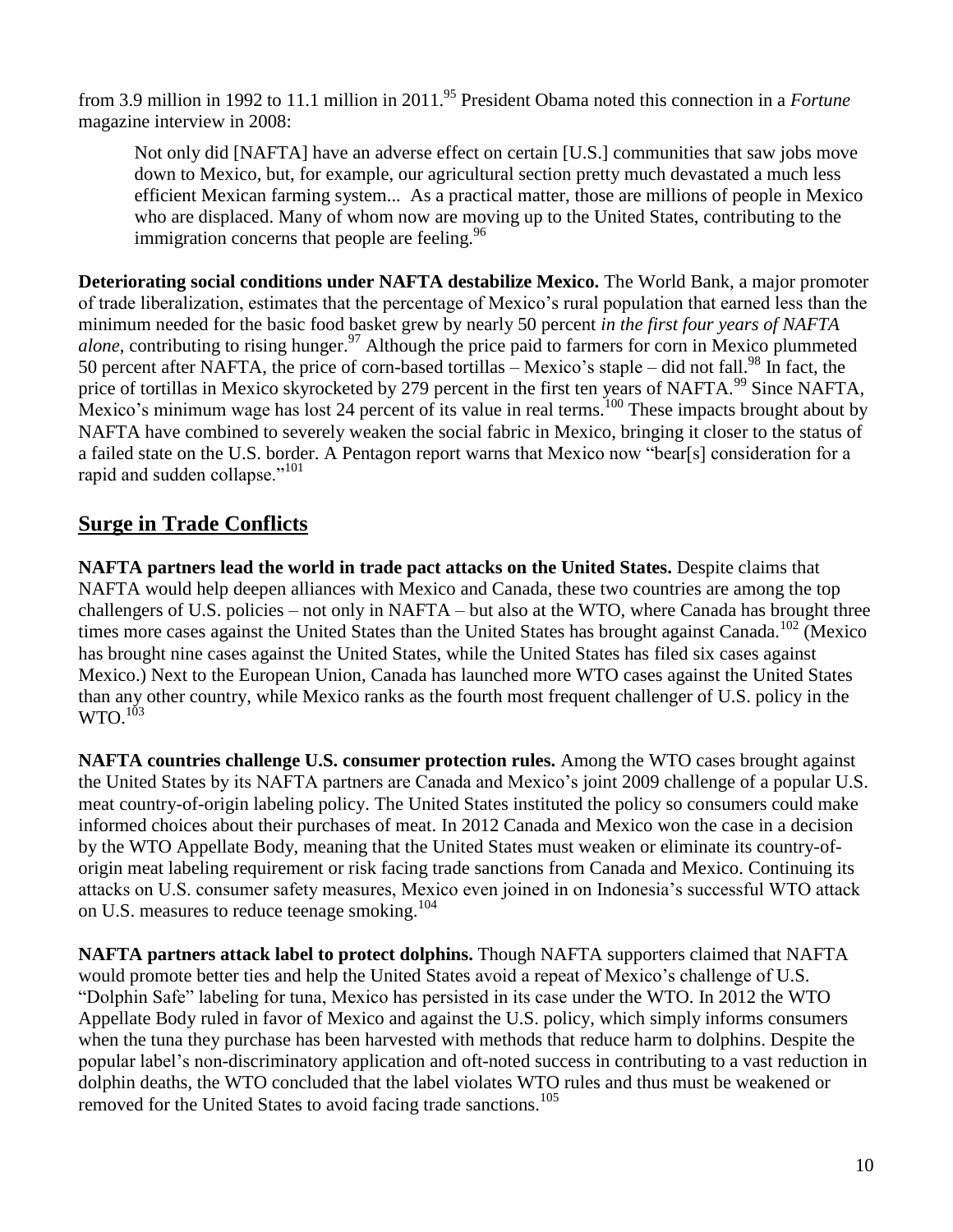#### **ENDNOTES**

 $\overline{a}$ 

<sup>1</sup> U.S. International Trade Commission Dataweb. Exports are domestic exports and imports are imports for consumption. Figures from 1993 are adjusted to 2012 dollars using the CPI-U-RS from the Congressional Budget Office.

<sup>2</sup> Robert E. Scott, Carlos Salas, and Bruce Campbell, "Revisiting NAFTA: Still Not Working for North America's Workers," Economic Policy Institute Briefing Paper 171, September 2006.

<sup>3</sup> This is an inflation-adjusted comparison of beef imports in 1993 and 2012, with beef defined as 011 in the SITC system, located at U.S. International Trade Commission, "Interactive Tariff and Trade Dataweb," accessed Mar. 1, 2013.

<sup>4</sup> Agnus Reid Public Opinion, "Americans and Canadians Feel They Have Lost Out with NAFTA," May 7-8, 2012. Available at: [http://www.angus-reid.com/wp-content/uploads/2012/05/2012.05.17\\_NAFTA.pdf.](http://www.angus-reid.com/wp-content/uploads/2012/05/2012.05.17_NAFTA.pdf)

<sup>5</sup> Mathew Cooper, "Trade Gulf," *National Journal,* May 26, 2011. Poll conducted by Allstate / National Journal / Heartland Monitor November 29 to December 1, 2010.

6 Sara Murray and Douglas Belkin, "Americans Sour on Trade," *Wall Street Journal*, Oct. 4, 2010. [http://online.wsj.com/article/SB20001424052748703466104575529753735783116.html.](http://online.wsj.com/article/SB20001424052748703466104575529753735783116.html)

<sup>7</sup> Zogby International "Zogby Interactive Likely Voters 9/23/08 thru 9/25/08," Sept. 25, 2008, Available at: <http://www.zogby.com/news/X-IAD.pdf>

<sup>8</sup> Gary Clyde Hufbauer and Jeffrey J. Schott, *NAFTA: An Assessment,* (Washington, D.C.: Institute for International Economics, 1993), at 14.

<sup>9</sup> Gary Clyde Hufbauer and Jeffrey J. Schott, *NAFTA: An Assessment,* (Washington, D.C.: Institute for International Economics, 1993), at 14.

<sup>10</sup> Bob Davis, "Free trade is headed for more hot debate." *Wall Street Journal*. April 17, 1995.

 $11$  U.S. International Trade Commission Dataweb. Exports are domestic exports and imports are imports for consumption. Figures from 1993 are adjusted to 2012 dollars using the CPI-U-RS from the Congressional Budget Office.

 $12$  U.S. International Trade Commission Dataweb. Exports are domestic exports and imports are imports for consumption. Data is a comparison of the average annual growth rates of the combined balance of the respective countries from 1994 through 2012.

<sup>13</sup> U.S. International Trade Commission Dataweb. Exports are domestic exports and imports are imports for consumption. Oil is defined as products falling within NAICS 2111 and 3241 for 2012 and SIC 131, 291, 295, and 299 for 1993.

All figures in this section use an inflation-adjusted weighted average to find average annual growth rates of domestic exports and imports for consumption for both FTA partner countries and non-FTA partner countries. All data comes from U.S. International Trade Commission, "Interactive Tariff and Trade DataWeb," accessed January 30, 2012. Available at: [http://dataweb.usitc.gov/.](http://dataweb.usitc.gov/) 

<sup>15</sup> Manufacturing exports are defined as NAIC 31, 32, and 33 from 1997-2003, and as SIC 2 and 3 from 1989-1996. (Pre-1989) data is not available.) U.S. International Trade Commission, "Interactive Tariff and Trade Dataweb," accessed March 1, 2013. Available at: [http://dataweb.usitc.gov.](http://dataweb.usitc.gov/) 

<sup>16</sup>Since the government does not release detailed country-specific services trade information, this is the total amount for all U.S. services exports. U.S. Census Bureau, "U.S. Trade in Goods and Services – Balance of Payments (BOP) Basis," U.S. Department of Commerce, June 8, 2012. Available at: [http://www.census.gov/foreign-trade/statistics/historical/gands.pdf.](http://www.census.gov/foreign-trade/statistics/historical/gands.pdf)

<sup>17</sup> Robert E. Scott, Carlos Salas, and Bruce Campbell, "Revisiting NAFTA: Still Not Working for North America's Workers," Economic Policy Institute Briefing Paper 171, September 2006.

<sup>18</sup> Robert E. Scott, "Heading South: U.S.-Mexico trade and job displacement after NAFTA," Economic Policy Institute Briefing Paper 308, May 2011, Available at: [http://www.epi.org/publication/heading\\_south\\_u-s](http://www.epi.org/publication/heading_south_u-s-mexico_trade_and_job_displacement_after_nafta1/)mexico trade and job displacement after nafta1/.

 $19$  Bureau of Labor Statistics, Current Employment Statistics survey, series ID CES3000000001, manufacturing industry. 2012. <sup>20</sup> Robert E. Scott, Carlos Salas, and Bruce Campbell, "Revisiting NAFTA: Still Not Working for North America's Workers," Economic Policy Institute Briefing Paper 171, at 20, September 2006.

<sup>21</sup> Public Citizen. Department of Labor Trade Adjustment Assistance Consolidated Petitions Database, 2010, Available at: [http://www.citizen.org/taadatabase.](http://www.citizen.org/taadatabase)

 $\frac{22}{22}$  Howard F. Rosen, "Reforming Trade Adjustment Assistance: Keeping a 40-Year Promise," Peterson Institute for International Economics, February 26, 2002. Available at:

[http://www.iie.com/publications/papers/paper.cfm?ResearchID=450.](http://www.iie.com/publications/papers/paper.cfm?ResearchID=450)

"In 1999, the last year for which data are available, ¾ million workers lost their jobs from the manufacturing sector. Of those, approximately ¼ million lost their jobs from industries facing heavy import competition (as defined by Lori Kletzer). Of those, only 30,000 workers, or less than 10 percent, received assistance under TAA."

 $^{23}$  Public Citizen, "NAFTA at Five: School of Real-Life Results, Report Card," 1999, Available at: [http://www.citizen.org/trade/article\\_redirect.cfm?ID=6473.](http://www.citizen.org/trade/article_redirect.cfm?ID=6473)

 $\frac{1}{24}$  Public Citizen, "NAFTA's Broken Promises: Failure to Create U.S. Jobs," January 1997, Available at: [http://www.citizen.org/trade/article\\_redirect.cfm?ID=1767.](http://www.citizen.org/trade/article_redirect.cfm?ID=1767)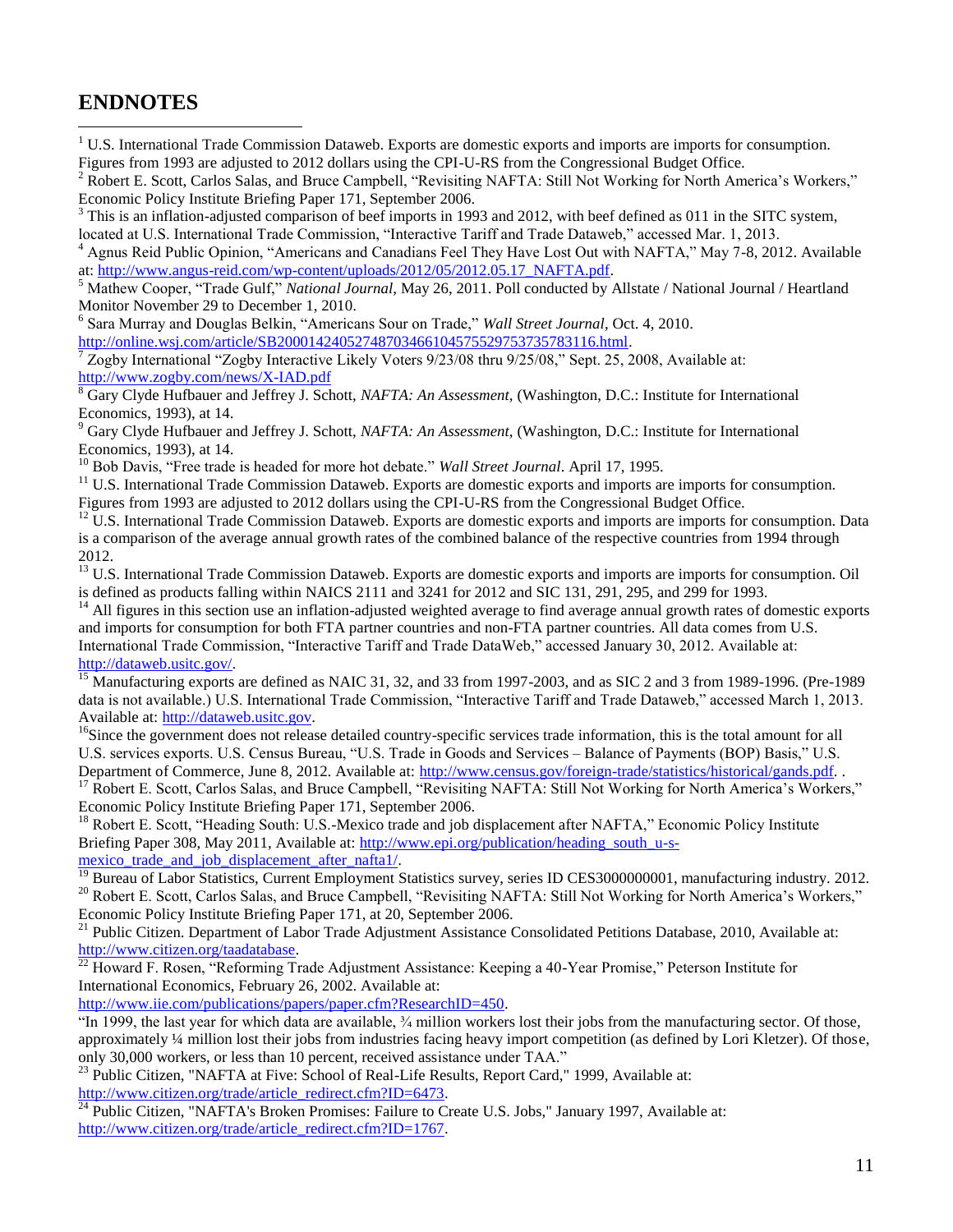<sup>25</sup> Public Citizen, "NAFTA's Broken Promises: Failure to Create U.S. Jobs," January 1997, Available at: [http://www.citizen.org/trade/article\\_redirect.cfm?ID=1768.](http://www.citizen.org/trade/article_redirect.cfm?ID=1768)

 $\overline{a}$ 

<sup>26</sup> Public Citizen. Department of Labor Trade Adjustment Assistance Consolidated Petitions Database, 2010, Available at: [http://www.citizen.org/taadatabase.](http://www.citizen.org/taadatabase)

<sup>27</sup> Public Citizen, "NAFTA's Broken Promises: Failure to Create U.S. Jobs," January 1997, Available at: [http://www.citizen.org/trade/article\\_redirect.cfm?ID=1767.](http://www.citizen.org/trade/article_redirect.cfm?ID=1767) And Public Citizen. Department of Labor Trade Adjustment Assistance Consolidated Petitions Database, 2010, Available at: [http://www.citizen.org/taadatabase.](http://www.citizen.org/taadatabase)

<sup>28</sup> Public Citizen, "NAFTA's Broken Promises: Failure to Create U.S. Jobs," January 1997, Available at: [http://www.citizen.org/trade/article\\_redirect.cfm?ID=1767.](http://www.citizen.org/trade/article_redirect.cfm?ID=1767) And Public Citizen. Department of Labor Trade Adjustment Assistance Consolidated Petitions Database, 2010, Available at: [http://www.citizen.org/taadatabase.](http://www.citizen.org/taadatabase)

<sup>29</sup> Robert E. Scott, Carlos Salas, and Bruce Campbell, "Revisiting NAFTA: Still Not Working for North America's Workers," Economic Policy Institute Briefing Paper 171, at 20, September 2006.

<sup>30</sup> Lael Brainard, Robert E. Litan and Nicholas Warren, "Insuring America's Workers in a New Era of Off-shoring," Brookings Institution Policy Brief 143, July 2005, at 2.

<sup>31</sup> Bureau of Labor Statistics, "Displaced Workers Summary," Table 7, U.S. Department of Labor, Aug. 24, 2012. Available at: [http://www.bls.gov/news.release/disp.nr0.htm.](http://www.bls.gov/news.release/disp.nr0.htm)

Bureau of Labor Statistics, Current Employment Statistics survey, series ID CEU7072000003, accommodation and food services industry.

<sup>33</sup> Average wage data for 1993-2012 from Bureau of Labor Statistics' Current Employment Statistics survey, series CEU0500000008. Productivity data from Bureau of Labor Statistics' Major Sector Productivity and Costs index, series ID PRS88003093. Growth calculated using the geometric growth formula. Data inflation-adjusted using the Consumer Price Index-U-RS calculated from 1977 through 2011 by the Bureau of Labor Statistics. Available at:

[http://www.bls.gov/cpi/cpiursai1978\\_2011.pdf.](http://www.bls.gov/cpi/cpiursai1978_2011.pdf) CPI-U-RS estimates prior to 1977 come from the U.S. Census Bureau. Available at: [http://www.census.gov/hhes/www/income/data/incpovhlth/2010/CPI-U-RS-Index-2010.pdf.](http://www.census.gov/hhes/www/income/data/incpovhlth/2010/CPI-U-RS-Index-2010.pdf) CPI-U-RS estimates after 2011 come from the Congressional Budget Office, "An Update to the Budget and Economic Outlook: Fiscal Years 2012 to 2022," August 2012, Summary Table 2, at 52. Available at:

[http://www.cbo.gov/sites/default/files/cbofiles/attachments/43539-08-22-2012-Update\\_One-Col.pdf.](http://www.cbo.gov/sites/default/files/cbofiles/attachments/43539-08-22-2012-Update_One-Col.pdf)

U.S. Bureau of Labor Statistics, "Weekly and Hourly Earnings Data from the Current Population Survey," Series ID LEU0252881600, extracted January 2013. Available at: http://data.bls.gov.

<sup>35</sup> Thomas Piketty and Emmanuel Saez, "The Evolution of Top Incomes: A Historical and International Perspective," National Bureau of Economic Research Paper 11955, January 2006; numbers updated through 2011 in a January 2013 extract, available at: [http://www.econ.berkeley.edu/~saez/.](http://www.econ.berkeley.edu/~saez/)

<sup>36</sup> Kate Bronfenbrenner, "The Effects of Plant Closing or Threat of Plant Closing on the Right of Workers to Organize," North American Commission for Labor Cooperation Report, 1997.

<sup>37</sup> William Cline, *Trade and Income Distribution*, (Washington, D.C.: Peterson Institute for International Economics, 1997).

<sup>38</sup> Figures are a comparison of the inflation-adjusted dollar value of food imports from Canada and Mexico in 1993 and 2012. Food imports are defined by a zero in the end-use 1-digit system, located at U.S. International Trade Commission, "Interactive Tariff and Trade Dataweb," accessed Feb. 28, 2013. Available at: [http://dataweb.usitc.gov.](http://dataweb.usitc.gov/)

<sup>39</sup> Bureau of Labor Statistics, "Consumer Price Index Database," CPI for food at home for all urban consumers, Series ID CUUS0000SAF11, extracted January 2013, Available at: [http://www.bls.gov/cpi/.](http://www.bls.gov/cpi/)

<sup>40</sup> Dean Baker and Mark Weisbrot, "Will New Trade Gains Make Us Rich?" Center for Economic and Policy Research (CEPR) Paper, October 2001. The share of workforce without a college degree comes from U.S. Census Bureau, "Educational Attainment: Table 2. Educational Attainment of the Population 25 Years and Over, by Selected Characteristics: 2010," 2010. Available at: [http://www.census.gov/hhes/socdemo/education/data/cps/2010/tables.html.](http://www.census.gov/hhes/socdemo/education/data/cps/2010/tables.html) Median wage information comes from Social Security Administration, "Wage Statistics for 2011," October 2012. Available at: [http://www.ssa.gov/cgi](http://www.ssa.gov/cgi-bin/netcomp.cgi?year=2011)[bin/netcomp.cgi?year=2011.](http://www.ssa.gov/cgi-bin/netcomp.cgi?year=2011)

<sup>41</sup> U.S. Bureau of Labor Statistics, "Quarterly Census of Employment and Wages," County High Level Excel Files, manufacturing, number of establishments. Comparison between levels in fourth quarter of 1993 with first quarter of 2012. Accessed on January 11, 2013, Available at [ftp://ftp.bls.gov/pub/special.requests/cew.](ftp://ftp.bls.gov/pub/special.requests/cew) 

<sup>42</sup> Henri Capron and Olivier Debande, "The Role of the Manufacturing Base in the Development of Private and Public Services," *Regional Studies,* 31:7, October 1997, at 681. For an overview of these issues, s*ee* Adam Hersh and Christian Weller, "Does Manufacturing Matter?" *Challenge*, 46: 2, March-April 2003.

<sup>43</sup> Corliss Lentz, "Why Some Communities Pay More Than Others? The Example of Illinois Teachers," *Public Administration Review*, 58:2, March-April 1998. This study shows that high levels of manufacturing employment are associated with higher starting salaries for public school educators.

<sup>44</sup> David Brady and Michael Wallace, "Deindustrialization and Poverty: Manufacturing Decline and AFDC Recipiency in Lake County, Indiana, 1964-93," *Sociological Forum*, 2001.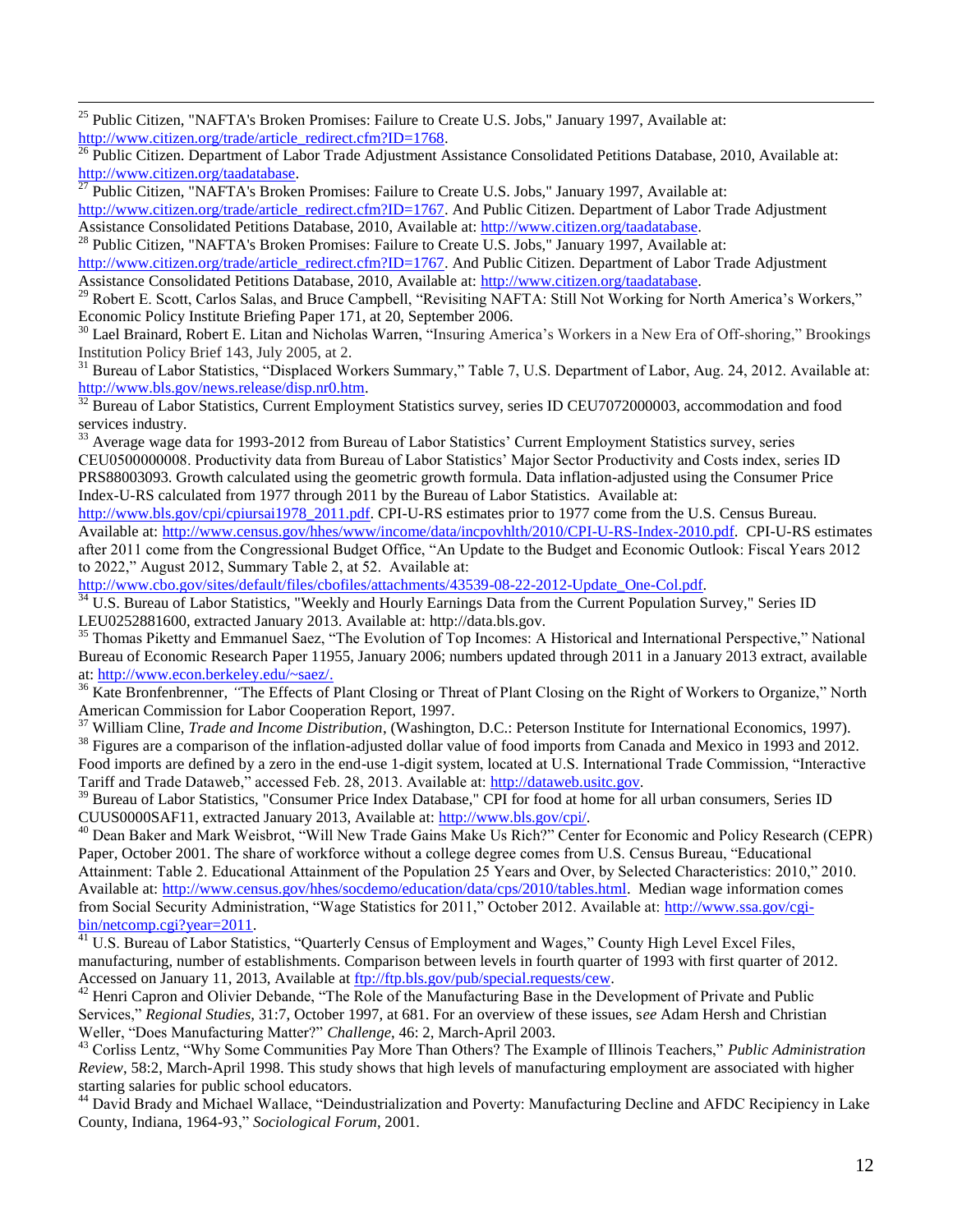<sup>45</sup> Robert Forrant, "Greater Springfield Deindustrialization: Staggering Job Loss, A Shrinking Revenue Base, and Grinding Decline," U of Massachusetts-Lowell Paper, April 2005.

<sup>46</sup> Figures are a comparison of the inflation-adjusted dollar value of food imports from Canada and Mexico in 1993 and 2012. Food imports are defined by a zero in the end-use 1-digit system, located at U.S. International Trade Commission, "Interactive Tariff and Trade Dataweb," accessed Feb. 28, 2013. Available at: [http://dataweb.usitc.gov.](http://dataweb.usitc.gov/)

<sup>47</sup> Public Citizen, U.S. Implementation of Trade Rules Bypasses Food Safety Requirements, 2003, pg. 24 for Canadian equivalence determination and pg. 26 for Mexico, Available at

[http://www.citizen.org/documents/EQUIVALENCYFINALREPORT.PDF;](http://www.citizen.org/documents/EQUIVALENCYFINALREPORT.PDF) Public Citizen, "NAFTA's Broken Promises: Fast Track to Unsafe Food," 1997, Available at: [http://www.citizen.org/trade/article\\_redirect.cfm?ID=1894.](http://www.citizen.org/trade/article_redirect.cfm?ID=1894)

<sup>48</sup> This is an inflation-adjusted comparison of beef imports in 1993 and 2012, with beef defined as 011 in the SITC system, located at U.S. International Trade Commission, "Interactive Tariff and Trade Dataweb," accessed Mar. 1, 2013.

 $49$  Food and Drug Administration, "Fiscal Year 2012 Congressional Justification," 2012 at 139. Available at: [http://www.fda.gov/downloads/AboutFDA/ReportsManualsForms/Reports/BudgetReports/UCM245580.pdf.](http://www.fda.gov/downloads/AboutFDA/ReportsManualsForms/Reports/BudgetReports/UCM245580.pdf)

 $\overline{a}$ 

<sup>50</sup> Food and Drug Administration, "Fiscal Year 2010 Congressional Justification," 2010 at 75, Available at: <http://www.fda.gov/downloads/AboutFDA/ReportsManualsForms/Reports/BudgetReports/UCM153507.pdf>

and U.S. Department of Agriculture Food Safety and Inspection Service, "Quarterly Enforcement Report for Quarter 3, Fiscal Year 2011," 2011, at Table 3a, Available at: [http://www.fsis.usda.gov/regulations/QER\\_Q3\\_FY2011/index.asp.](http://www.fsis.usda.gov/regulations/QER_Q3_FY2011/index.asp)

<sup>51</sup> Lawrence K. Altman, "Tainted Strawberries' Danger Has Eased, U.S. Officials Say," New York Times, April 4, 1997, Available at: [http://www.nytimes.com/1997/04/04/us/tainted-strawberries-danger-has-eased-us-officials-say.html.](http://www.nytimes.com/1997/04/04/us/tainted-strawberries-danger-has-eased-us-officials-say.html) 

<sup>52</sup> Lawrence K. Altman, "Tainted Strawberries' Danger Has Eased, U.S. Officials Say," New York Times, April 4, 1997, Available at: [http://www.nytimes.com/1997/04/04/us/tainted-strawberries-danger-has-eased-us-officials-say.html.](http://www.nytimes.com/1997/04/04/us/tainted-strawberries-danger-has-eased-us-officials-say.html)  and "HAV-Tainted Frozen Strawberries," Hepatitis Control Report, Spring 1997, Vol. 2, No. 1, Available at: [http://www.hepatitiscontrolreport.com/State3.html.](http://www.hepatitiscontrolreport.com/State3.html)

<sup>53</sup> Charles Conner, "Agribusiness Food Producers Back NAFTA," *Memphis Commercial Appeal,* Aug. 15, 1993; Jennifer Lin, "In Texas, High Noon over NAFTA," *Knight-Ridder Newspapers,* Oct. 31, 1993.

<sup>54</sup> Data from U.S. International Trade Commission Dataweb. Exports are domestic exports and imports are imports for consumption. Figures adjusted to 2012 dollars using the CPI-U-RS from the Congressional Budget Office. Agricultural products are defined as North American Industry Classification System (NAICS) industries 111 and 112 for 1997-2012 data and Standard Industrial Classification (SIC) industries 011 through 027 for 1989-1996 data.

<sup>55</sup> Vegetables are defined as SITC 054 and vegetable trade is presented in inflation-adjusted values. U.S. International Trade Commission, "Interactive Tariff and Trade Dataweb," accessed Feb. 11, 2013. Available at: [http://dataweb.usitc.gov.](http://dataweb.usitc.gov/)

<sup>56</sup> Farming typologies and numbers come from the USDA. Small family farms consist of "farming occupation" farms grossing less than \$250,000 per year ("lower sales" and "higher sales"), while large farms include family farms grossing more than \$250,000 per year ("large" and "very large") and nonfamily farms. Comparisons are between 2011 and 1996, the latest and earliest data available. Economic Research Service, "Agricultural Resource Management Survey: Farm Financial and Crop Production Practices," U.S. Department of Agriculture, updated Nov. 27, 2012. Available at: [http://www.ers.usda.gov/data](http://www.ers.usda.gov/data-products/arms-farm-financial-and-crop-production-practices/tailored-reports.aspx)[products/arms-farm-financial-and-crop-production-practices/tailored-reports.aspx.](http://www.ers.usda.gov/data-products/arms-farm-financial-and-crop-production-practices/tailored-reports.aspx)

<sup>57</sup> U.S. Department of Agriculture Economic Research Service, "Effects of the NAFTA on U.S. Agricultural Commodities," March 1993.

<sup>58</sup> Calculations based on data obtained from the USDA Foreign Agricultural Service's (FAS) Global Agricultural Trade System on Jan. 21, 2011. Data was inflation-adjusted using the Consumer Price Index-U-RS as estimated by the Congressional Budget Office in the backup data for Table C-1 of their "The Budget and Economic Outlook: An Update", released August 2010. FAS aggregations used for beef were "Beef & Veal,Fr/Ch/Fz" and "Beef&Veal, Prep/Pres". FAS aggregations used for pork were "Pork, Fr/Ch/Fz", "Pork,Hams/Shldrs,Crd", "Pork, Bacon, Cured", "Hog Sausage Casings", "Pork,Prep/Pres,Nt/Cn", and "Pork,Prep/Pres,Cannd."

<sup>59</sup> Calculations based on data obtained from the USDA Foreign Agricultural Service's (FAS) Global Agricultural Trade System on Jan. 21, 2011. Data was inflation-adjusted using the Consumer Price Index-U-RS as estimated by the Congressional Budget Office in the backup data for Table C-1 of their "The Budget and Economic Outlook: An Update", released August 2010. FAS aggregations used for beef were "Beef & Veal,Fr/Ch/Fz" and "Beef&Veal, Prep/Pres". FAS aggregations used for pork were "Pork, Fr/Ch/Fz", "Pork,Hams/Shldrs,Crd", "Pork, Bacon, Cured", "Hog Sausage Casings", "Pork,Prep/Pres,Nt/Cn", and "Pork,Prep/Pres,Cannd."

<sup>60</sup> Robert Scott, "Currency Manipulation—History Shows That Sanctions Are Needed," Economic Policy Institute, Policy Memorandum No. 164, April 29, 2010, at 3, Available at: [http://www.epi.org/page/-/pm164/pm164.pdf.](http://www.epi.org/page/-/pm164/pm164.pdf)

<sup>61</sup> U.S. International Trade Commission, "Interactive Tariff and Trade DataWeb," accessed February 11, 2013. Available at: http://dataweb.usitc.gov/. Beef is defined as SITC 011 and pork is defined as SITC 0122, 0161 and 0175.

<sup>62</sup> For more information on such conflicts of interest in the investor-state system, *see* "Profiting from Injustice," Transnational Institute and Corporate Europe Observatory report, Nov. 2012. Available at: [http://www.tni.org/pressrelease/exposed-elite](http://www.tni.org/pressrelease/exposed-elite-club-lawyers-who-make-millions-suing-states)[club-lawyers-who-make-millions-suing-states.](http://www.tni.org/pressrelease/exposed-elite-club-lawyers-who-make-millions-suing-states)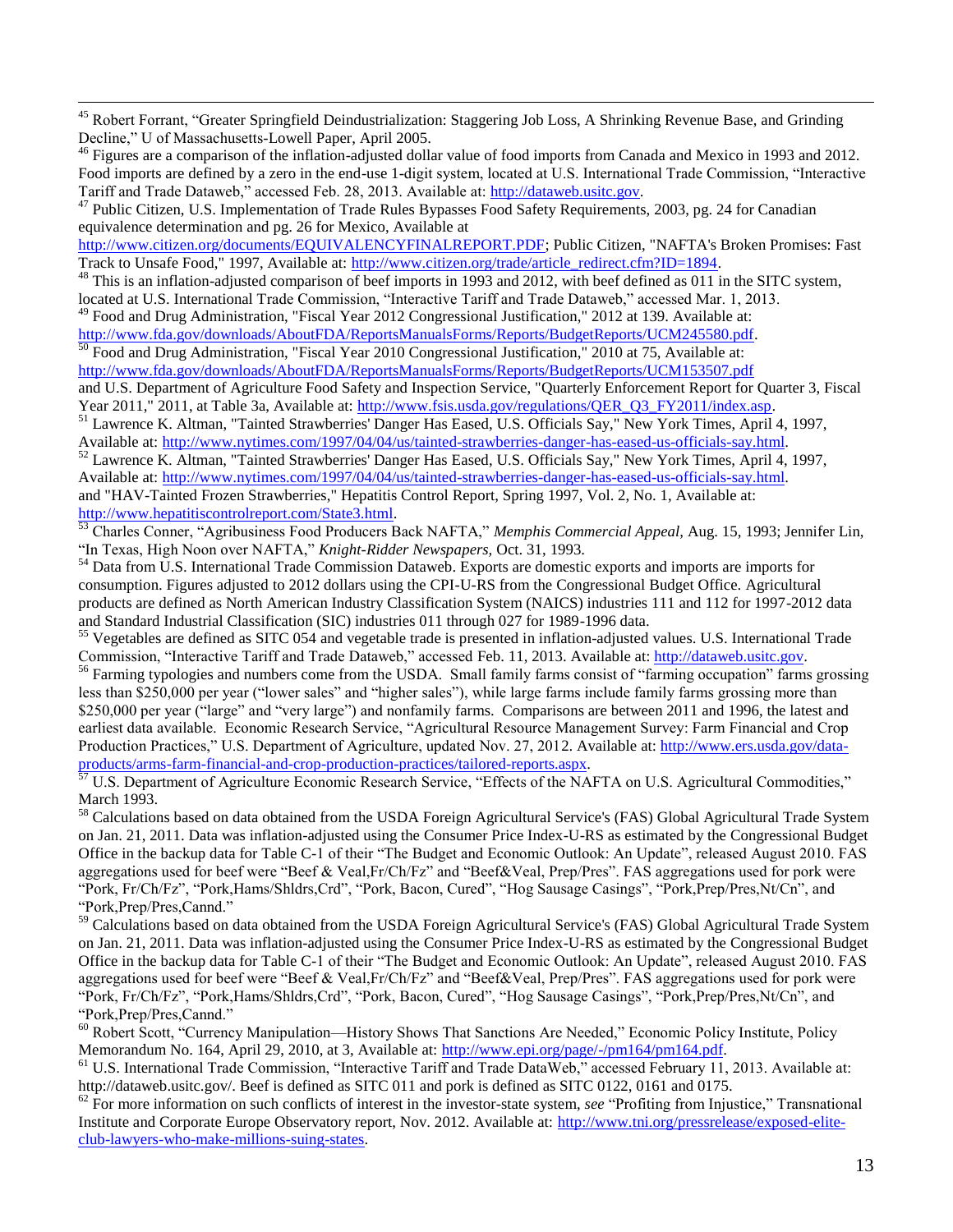<sup>63</sup> United Nations Conference on Trade and Development, "IIA Issues Note: Latest Developments in Investor-State Dispute Settlement," April 2012, at 3. Available at: [http://unctad.org/en/PublicationsLibrary/webdiaeia2012d10\\_en.pdf.](http://unctad.org/en/PublicationsLibrary/webdiaeia2012d10_en.pdf)

 $\overline{a}$ 

<sup>66</sup> Id. at 12.

 $^{67}$  Id. at 7.

<sup>68</sup> Id. at 19.

<sup>69</sup> Nicole Mordant, "Boone Pickens challenges Canada on green power law," *International Business Times*, July 18, 2011, Available at: http://hken.ibtimes.com/articles/182175/20110718/boone-pickens-canada-green-power-law-nafta.htm <sup>70</sup> Ontario Ministry of Energy, "Ontario's Feed-In Tariff Program: Two-Year Review Report," March 2012, at 2 and 4.

Available at: [http://www.energy.gov.on.ca/docs/en/FIT-Review-Report.pdf.](http://www.energy.gov.on.ca/docs/en/FIT-Review-Report.pdf) 

<sup>71</sup> Ontario Ministry of Finance, "Ontario Budget 2009: Chapter I: Confronting the Challenge: Building Ontario's Economic Future," Oct. 7, 2009. Available at: [http://www.fin.gov.on.ca/en/budget/ontariobudgets/2009/chpt1.html.](http://www.fin.gov.on.ca/en/budget/ontariobudgets/2009/chpt1.html)

<sup>72</sup> Nicole Mordant, "Boone Pickens challenges Canada on green power law," *International Business Times*, July 18, 2011. <sup>73</sup> Id. at 2.

<sup>74</sup> UNCITRAL. "Submission on Costs of Respondent U.S. of America, Methanex Corporation v. the U.S. of America," May 19, 2004. Available at: [http://www.state.gov/documents/organization/34641.pdf.](http://www.state.gov/documents/organization/34641.pdf)

 $<sup>75</sup>$  The United States took a time limited exception from NAFTA's Chapter cross-border services rules requiring "national"</sup> treatment" (equal access for foreign and U.S. firms) for trucking. See NAFTA U.S. Annex I. This exception provided for crossborder trucking services and related investment to be permitted for persons of Mexico in the U.S. border states beginning December 18, 1995 and by January 1, 2000 access was to be provided throughout the United States. See also, Public Citizen, "The Coming NAFTA Crash," February 2001, at 2, Available at: [http://www.citizen.org/documents/truckstudy.PDF.](http://www.citizen.org/documents/truckstudy.PDF)

<sup>76</sup> Public Citizen, "The Coming NAFTA Crash," February 2001, at 6, Available at:

[http://www.citizen.org/documents/truckstudy.PDF.](http://www.citizen.org/documents/truckstudy.PDF)

 $\frac{1}{77}$  Public Citizen, "The Coming NAFTA Crash," February 2001, at 2, Available at: [http://www.citizen.org/documents/truckstudy.PDF.](http://www.citizen.org/documents/truckstudy.PDF)

U.S. Department of Transportation Federal Motor Carrier Safety Administration, "Interim Report on Status of Implementing the North American Free Trade Agreement's Cross-Border Trucking Provisions," Report Number MH-2001-059, May 8, 2001, at 3, Available at: [http://www.oig.dot.gov/sites/dot/files/pdfdocs/mh2001059.pdf;](http://www.oig.dot.gov/sites/dot/files/pdfdocs/mh2001059.pdf) U.S. Department of Transportation Office of the Inspector General, "Follow-up Audit of the Implementation of the North American Free Trade Agreement's Cross-Border Trucking Provisions," January 27, 2007; Richard Estrada, "Put Brakes On Truck-safety Spin," Dallas Morning News, January 19, 1999, Available at: [http://articles.sun-sentinel.com/1999-01-19/news/9901180433\\_1\\_mexican-trucks-truck-safety-truck](http://articles.sun-sentinel.com/1999-01-19/news/9901180433_1_mexican-trucks-truck-safety-truck-inspectors)[inspectors.](http://articles.sun-sentinel.com/1999-01-19/news/9901180433_1_mexican-trucks-truck-safety-truck-inspectors)

 $\frac{79}{79}$  Lori Wallach and Todd Tucker, "NAFTA Cross-Border Trucking Case," Public Citizen, March 1, 2007, Available at: [http://www.citizen.org/documents/NAFTA\\_truckingupdate\\_030107.pdf.](http://www.citizen.org/documents/NAFTA_truckingupdate_030107.pdf)

<sup>80</sup> North American Free Trade Agreement Arbitral Panel Established Pursuant to Chapter Twenty in the Matter of Cross-Border Trucking Services, Secretariat File No. USA-MEX-98-2008-01, Final Report of the Panel, Feb. 6, 2001.

<sup>81</sup> "Bush Administration Begins Discussions on Implementing Trucking Panel," *Inside U.S. Trade*, February 16, 2001; "Bush Promises To Fight House Language Blocking Mexican Trucks," *Inside U.S. Trade*, June 29, 2001.

82 California Air Resources Board, "NAFTA/Mexican Truck Emissions Overview," January 2005, at 2-3, Available at: [http://www.arb.ca.gov/enf/hdvip/bip/naftamextrk.pdf.](http://www.arb.ca.gov/enf/hdvip/bip/naftamextrk.pdf)

<sup>83</sup> *Department of Transportation v. Public Citizen*, 541 U.S. 752 (2004); Public Citizen, "Supreme Court Ruling in Mexico-Domiciled NAFTA Trucks Case Is a Loss for Communities on Both Sides of U.S.-Mexico Border," Press Release, June 7, 2004, Available at: [http://www.citizen.org/Page.aspx?pid=4281.](http://www.citizen.org/Page.aspx?pid=4281)

84 Lori Wallach and Todd Tucker, "NAFTA Cross-Border Trucking Case," Public Citizen, March 1, 2007, Available at: [http://www.citizen.org/documents/NAFTA\\_truckingupdate\\_030107.pdf.](http://www.citizen.org/documents/NAFTA_truckingupdate_030107.pdf)

 $85$  U.S. Department of Transportation, Office of the Inspector General, "Statement on Announcement of Cross-Border Truck Safety Pilot Plan, February 23, 2007.

<sup>86</sup> Public Citizen, "Table of Foreign Investor-State Cases and Claims under NAFTA, CAFTA, and Peru FTA," August 2011, Available at: [http://www.citizen.org/documents/investor-state-chart-april-2011.pdf.](http://www.citizen.org/documents/investor-state-chart-april-2011.pdf)

<sup>87</sup> "Kirk Agrees To Work To Minimize Effects Of Mexican Trucking Dispute," *Inside U.S. Trade*, August 14, 2009.

<sup>88</sup> "Pork, Cheeses, Fruits To Face New Tariffs Due To Mexico Trucks Dispute," *Inside U.S. Trade*, August 17, 2010; David Schechter, "Mexican trucks could soon be rolling through Texas," WFAA, March 2, 2011, Available at: [http://www.wfaa.com/news/texas-news/NAFTA--117289603.html.](http://www.wfaa.com/news/texas-news/NAFTA--117289603.html)

Binyamin Appelbaum, "U.S. and Mexico Sign Trucking Deal," *The New York Times*, July 6, 2011. Available at: http://www.nytimes.com/2011/07/07/business/us-and-mexico-sign-trucking-agreement.html? $r=0$ .

<sup>&</sup>lt;sup>64</sup> Public Citizen, "Table of Foreign Investor-State Cases and Claims under NAFTA, CAFTA, and Peru FTA," January 2013. Available at: [http://www.citizen.org/documents/investor-state-chart.pdf.](http://www.citizen.org/documents/investor-state-chart.pdf)<br>
<sup>65</sup> Id. at 6

Id. at  $6$ .